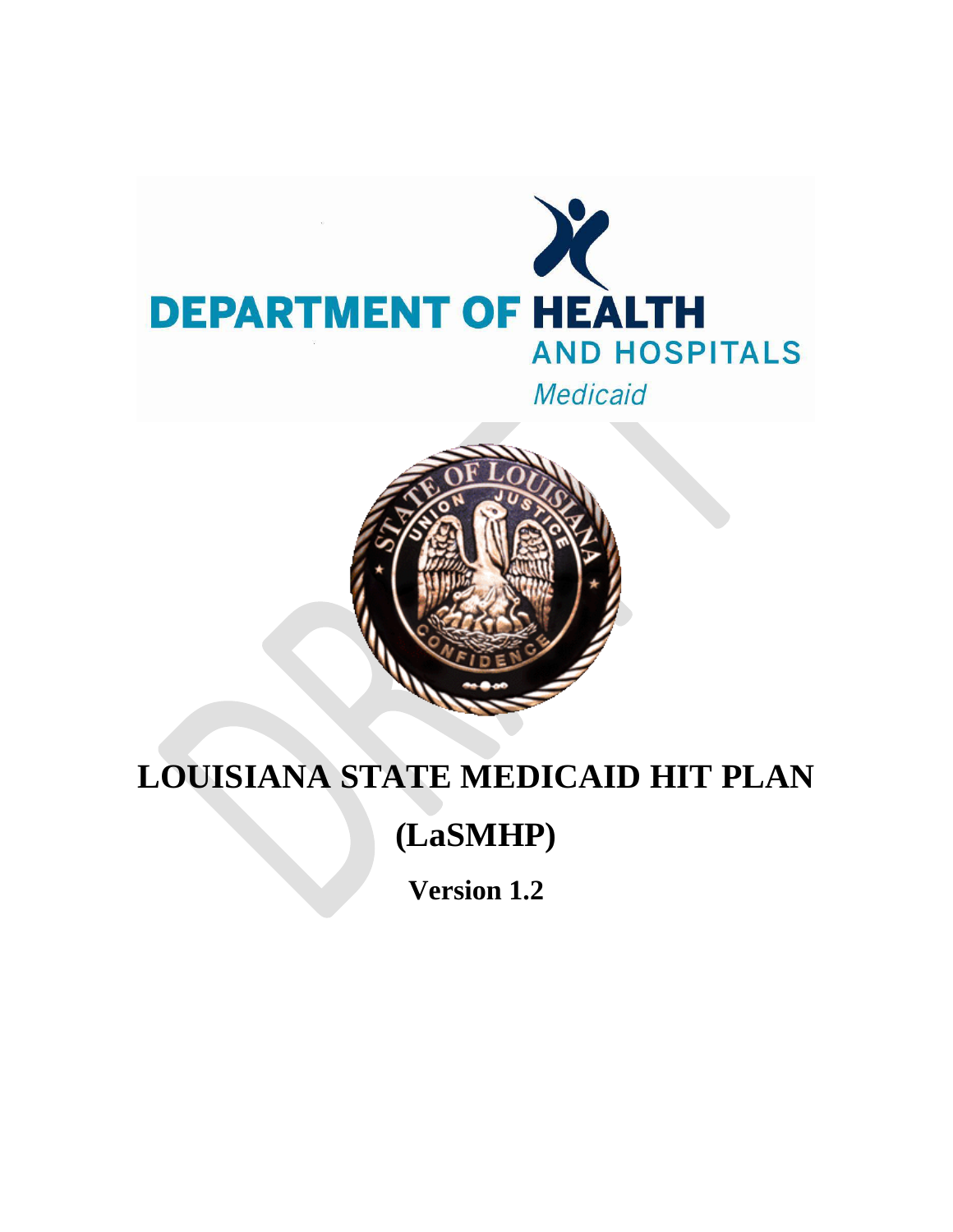## **Table of Contents**

| 1.1 Purpose of Louisiana State Medicaid Health Information Technology Plan (LaSMHP) 4 |  |
|---------------------------------------------------------------------------------------|--|
|                                                                                       |  |
|                                                                                       |  |
|                                                                                       |  |
|                                                                                       |  |
|                                                                                       |  |
|                                                                                       |  |
|                                                                                       |  |
|                                                                                       |  |
|                                                                                       |  |
|                                                                                       |  |
|                                                                                       |  |
|                                                                                       |  |
|                                                                                       |  |
|                                                                                       |  |
|                                                                                       |  |
|                                                                                       |  |
|                                                                                       |  |
|                                                                                       |  |
|                                                                                       |  |
|                                                                                       |  |
|                                                                                       |  |
|                                                                                       |  |
|                                                                                       |  |
|                                                                                       |  |
|                                                                                       |  |
|                                                                                       |  |
| 2.4.4 Federally Qualified Health Centers (FQHC)/Regional Health Centers (RHC)         |  |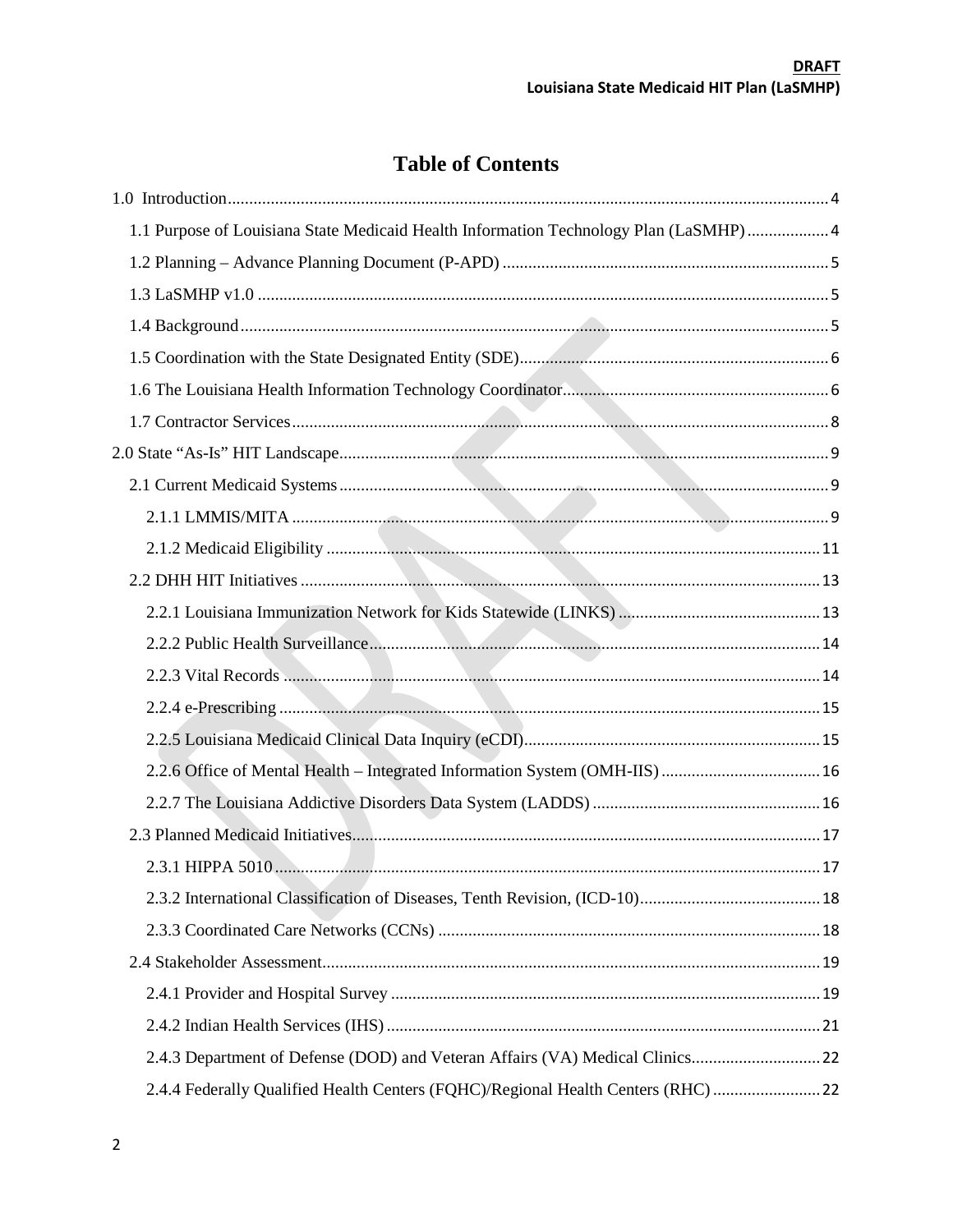# **DRAFT**<br>Louisiana State Medicaid HIT Plan (LaSMHP)

| 2.5.2 National Telecommunications and Information Administration (NTIA) Grant 27 |  |
|----------------------------------------------------------------------------------|--|
|                                                                                  |  |
|                                                                                  |  |
|                                                                                  |  |
|                                                                                  |  |
|                                                                                  |  |
|                                                                                  |  |
|                                                                                  |  |
|                                                                                  |  |
| Figure 1. Conceptual diagram of the proposed EHR Incentive Payment System33      |  |
|                                                                                  |  |
|                                                                                  |  |
|                                                                                  |  |
|                                                                                  |  |
|                                                                                  |  |
|                                                                                  |  |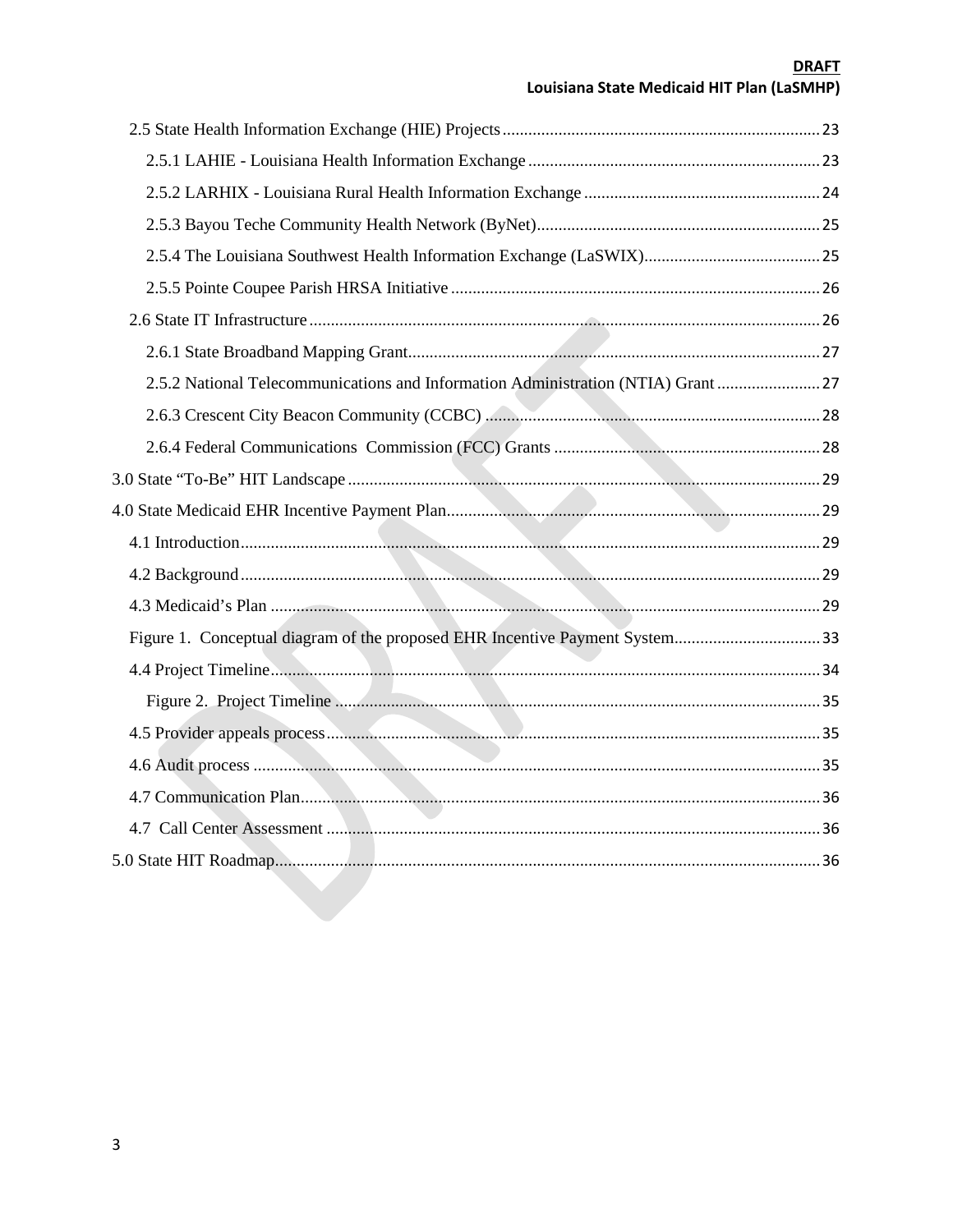#### <span id="page-3-0"></span>**1.0 Introduction**

This document describes the method by which the Louisiana Department of Health and Hospitals (DHH), Bureau of Health Services Financing, will implement Section 4201- Medicaid Provision of the American Recovery and Reinvestment Act (ARRA) of 2009, for providing incentive payments to Eligible Professionals (EPs) and Eligible Hospitals (EHs) participating in Medicaid and Medicare, for the adoption and meaningful use of certified Electronic Health Record (EHR) technology.

#### <span id="page-3-1"></span>**1.1 Purpose of Louisiana State Medicaid Health Information Technology Plan (LaSMHP)**

The purpose of this Louisiana State Medicaid Health Information Technology Plan (LaSMHP) is to describe Louisiana's strategic vision for State Health Information Technology (HIT) transformation. The LaSMHP enables Louisiana Medicaid to achieve this vision by providing a roadmap to follow on our path toward provider adoption and meaningful use of electronic health records (EHRs) and a statewide exchange of patient health information. The events of hurricane Katrina and Rita in 2005 highlighted the urgency for the adoption of HIT to enable secure access to this information when needed.

The overall goals of widespread HIT adoption are to: 1.) enhance care coordination and patient safety; 2.) reduce paperwork and improve efficiencies; 3.) facilitate electronic information sharing across providers, payers, and state lines; 4.) enable data sharing using state Health Information Exchanges (HIE) and the National Health Information Network (NHIN). Achieving these goals will improve health outcomes, facilitate access, simplify care and reduce costs of health care nationwide.

The LaSMHP will include a comprehensive HIT strategic plan for moving from the current "As-Is" HIT Environment to the "To-Be" Vision over the next five years. In addition, this LaSMHP describes the implementation activities of the Medicaid provider incentive payment program. Those activities include, but are not limited to administering the incentive payments to providers, ensuring their proper payments, auditing and monitoring of such payments, and participating in statewide efforts to promote interoperability and meaningful use of electronic health records (EHRs).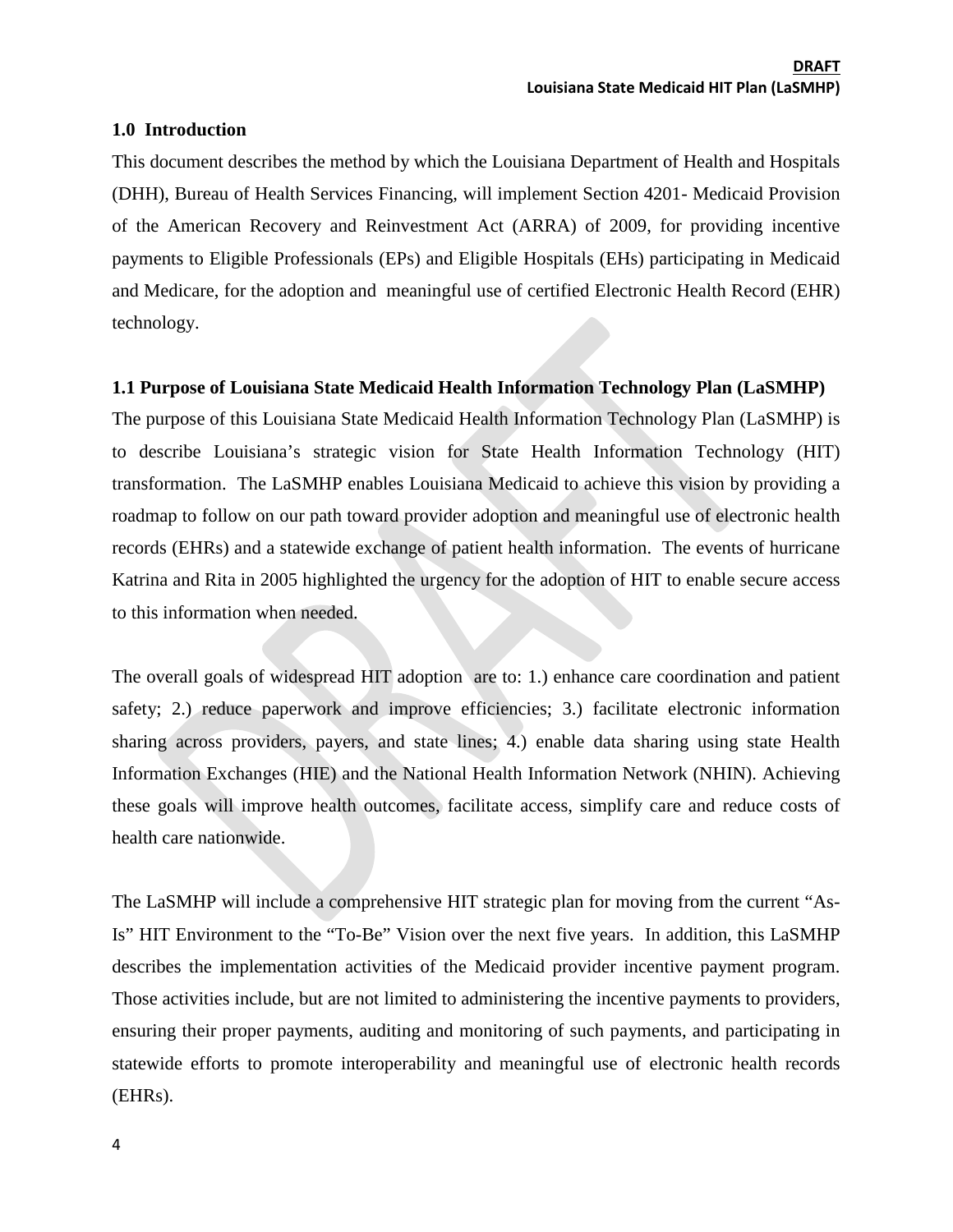Louisiana Medicaid will work closely with our federal and state partners to ensure the Medicaid EHR incentive payment program fits into the overall strategic plan for the Louisiana State Medicaid HIE Plan thereby advancing national goals or health information exchange.

#### <span id="page-4-0"></span>**1.2 Planning – Advance Planning Document (P-APD)**

On March 23, 2010, CMS awarded Louisiana \$1,847,836.00 in funding through the approval of Louisiana Medicaid's Planning – Advance Planning Document (P-APD) to initiate the planning phase of this project. Due to the timeline constraints and the lengthy procurement process, the State relied on internal resources for the planning activities related to provisions of the HITECH Act including the development of the LaSMHP v1.0.

#### <span id="page-4-1"></span>**1.3 LaSMHP v1.0**

Version 1.0 of Louisiana's SMHP will contain the "As-Is" HIT Landscape describing existing State HIT assets and activities as they relate to HIT and HIE, and detail Medicaid's EHR Incentive Payment Plan. V1.0 will be submitted to CMS along with the Implementation – Advance Planning Document (I-APD) for review and approval. The remaining sections of the LaSMHP ("To-Be" HIT Landscape and the Roadmap) will be submitted to CMS as an addendum to this document by November 21, 2010.

#### <span id="page-4-2"></span>**1.4 Background**

On December 30, 2009 the Centers for Medicare & Medicaid Services (CMS) released the notice of proposed rulemaking (NPRM) provisions of the American Recovery and Reinvestment Act of 2009 (ARRA) that provide incentive payments to eligible professionals (EPs), eligible hospitals (EHs), and critical access hospitals (CAHs) participating in Medicare and Medicaid programs that are meaningful users of certified EHR technology. The incentive payments are not a reimbursement but are made to incent eligible professionals and hospitals to adopt, implement, or upgrade certified EHR technology, and subsequently achieve meaningful use of the technology. EPs and EHs participating in the Medicaid incentive program may qualify in their first year of participation for an incentive payment by demonstrating any of the following: meaningful use in the first year of participation, or that they have adopted (acquired and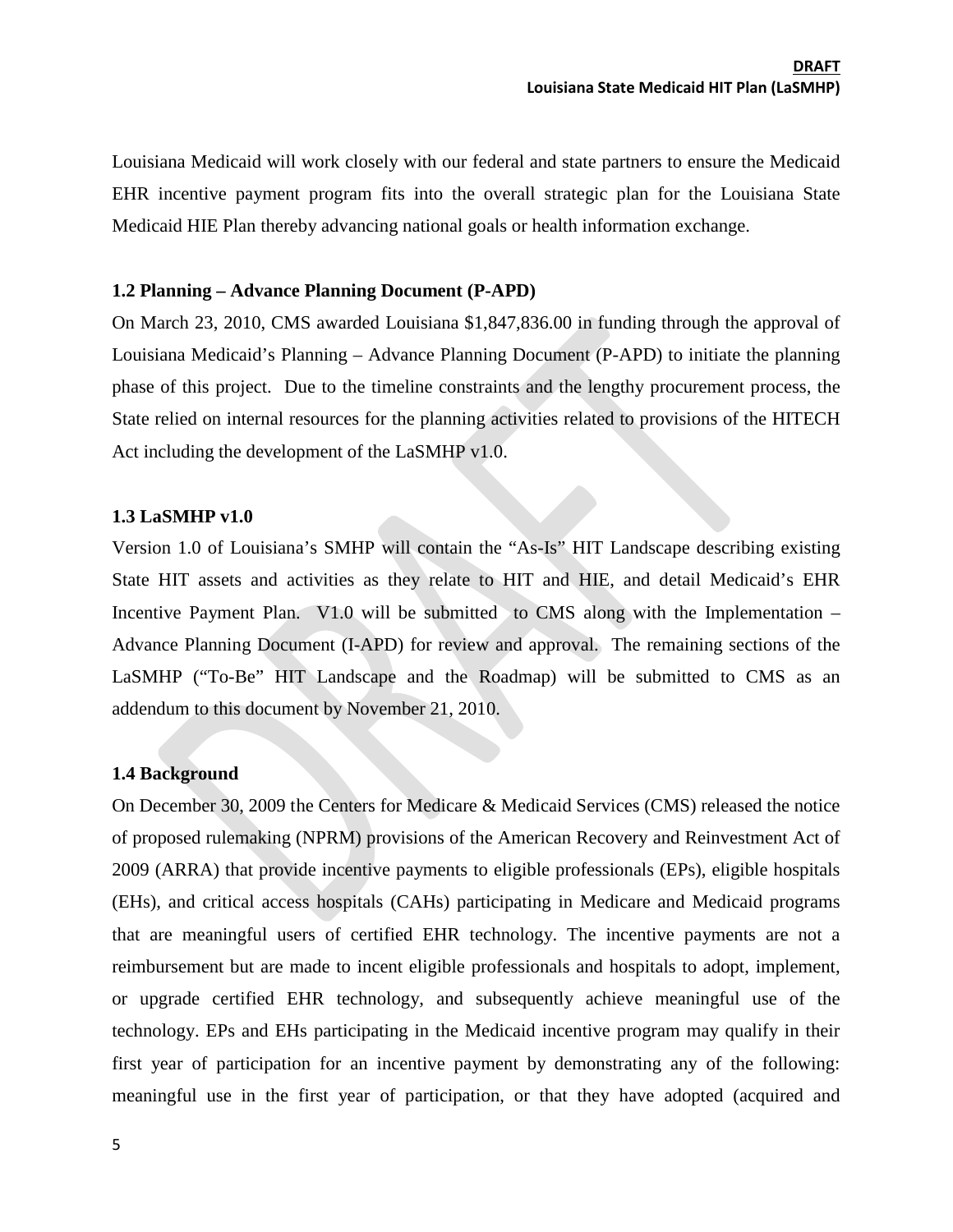installed), implemented (trained staff, deployed tools, exchanged data) or upgraded (expanded functionality or interoperability) a certified EHR. Incentive payments may also be dispensed to providers who demonstrate meaningful use for an additional five years culminating in 2021.

## <span id="page-5-0"></span>**1.5 Coordination with the State Designated Entity (SDE)**

To create this draft document, Louisiana Medicaid has received input from The Louisiana Health Care Quality Forum (LHCQF), the State Designated Entity (SDE). LHCQF was awarded the \$10.583 Million Statewide Health Information Exchange Grant as part of the State HIT Planning and Implementation Grant Program in March 2010 and the Regional Extension Center Grant (REC) for \$6,207,802 in April 2010 from the Office of the National Coordinator (ONC).

Through HIE strategic and operational planning sessions coordinated by the LHCQF, we received stakeholder input regarding HIT and HIE. This coordination and the resulting information gained, assisted both Medicaid in gathering material for the LaSMHP draft and LHCQF in putting together the State HIE Plan.

Because the Medicaid meaningful use provider incentive payment system and LHCQF's HIE efforts are so interrelated and interdependent on each other, efforts will also focus on the integration of marketing, outreach, and education for both initiatives. It will be made clear to providers across the state that Medicaid and LHCQF are working together for common goals and a shared vision and the messaging will be coordinated and consistent.

## <span id="page-5-1"></span>**1.6 The Louisiana Health Information Technology Coordinator**

Louisiana has been in the process of interviewing applicants for the Louisiana Health Information Technology Coordinator position. It was recently announced that Bruce Greenstein, formerly Microsoft's managing director over health-care technology, will be replacing the current DHH Secretary in September 2010. Mr. Greenstein will be overseeing the selection process. It is expected that the position be filled by the end of September 2010.

The Health Information Technology Coordinator will report to the DHH Secretary and serve as his key advisor on issues related to health information technology and exchange. The Coordinator will work cooperatively with multiple stakeholders including health care providers,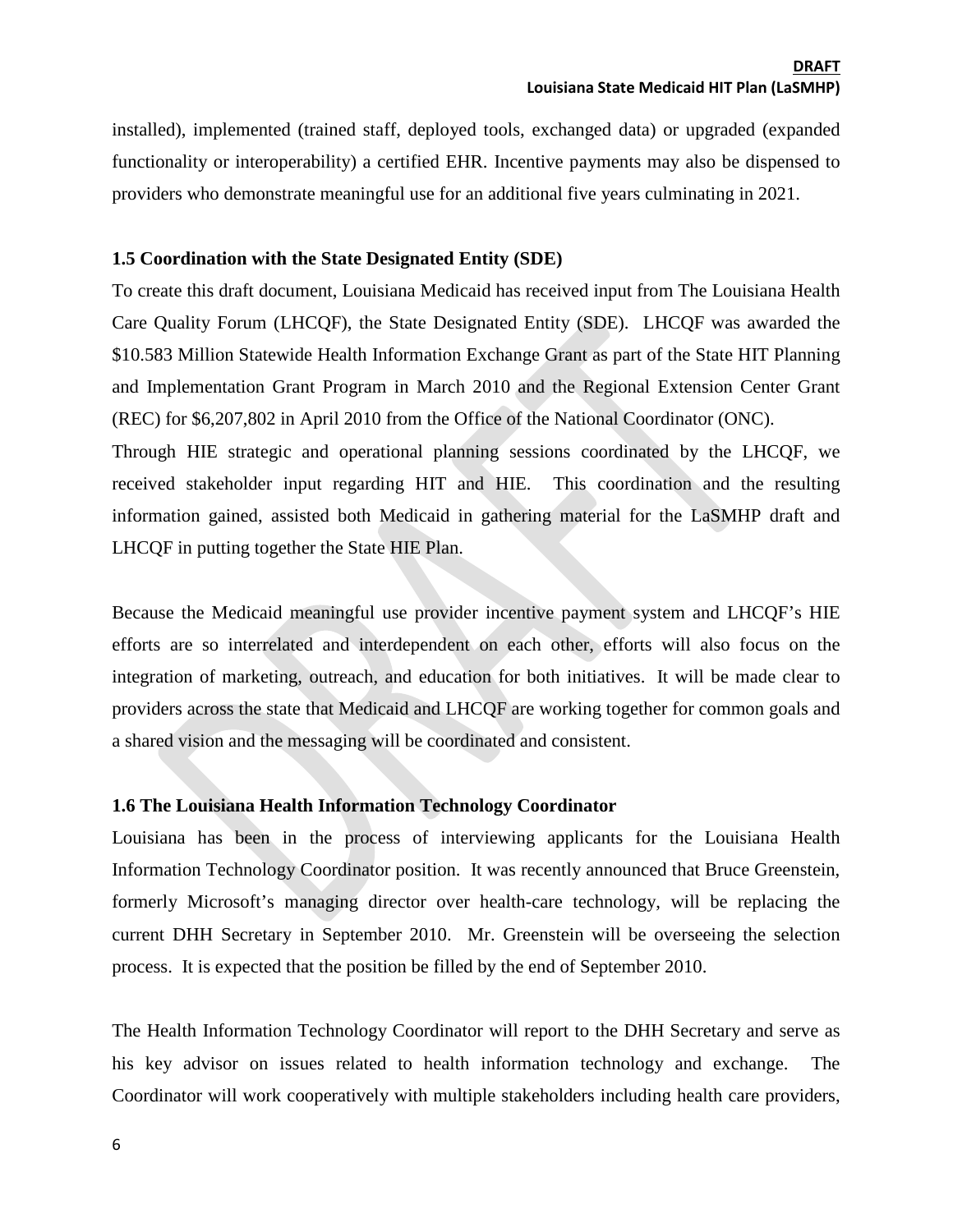health plans, health profession schools, consumers, technology vendors, public health agencies, and health care purchasers to identify and leverage existing resources, determine needs, commonalities of interest, priorities, and provide recommendations to facilitate and expand the electronic movement and use of health information among organizations, consistent with the both state and federal health information technology objectives.

The Coordinator will work in collaboration with the LHCQF supported by its committees and other stakeholder work groups to:

- Assist with the planning, development, and over site of the Medicaid EHR Incentive Payment System and related activities;
- Assist with the development of the Louisiana Health Information Exchange (LaHIE) strategic and operational plans in alignment with HITECH requirements for approval by ONC;
- Assist with the implementation the LaHIE and support expansion of statewide health information exchange;
- Maintain relationships with public and private partners/stakeholders for the purpose of insuring coordination of electronic information systems planning, development, implementation and exchange of information that meets national privacy and security standards, policies, timelines and fits within the Office of the National Coordinator (ONC), National Health Information Network (NHIN) strategic plan;
- Identify improvements in the management, availability and use of public health and health care data to assess and improve the health status of Louisiana citizens;
- Assess the readiness of healthcare entities to meet the 'meaningful EHR user' status (defined by ONC) and provide direction and assistance with achieving the required level of adoption necessary to participate in HIE;
- Oversee the state loan and/or grant program to facilitate the planning, implementation and adoption of HIT/HIE;
- Engage, inform, and educate consumers about the use, benefits, and limitations of HIT/HIE;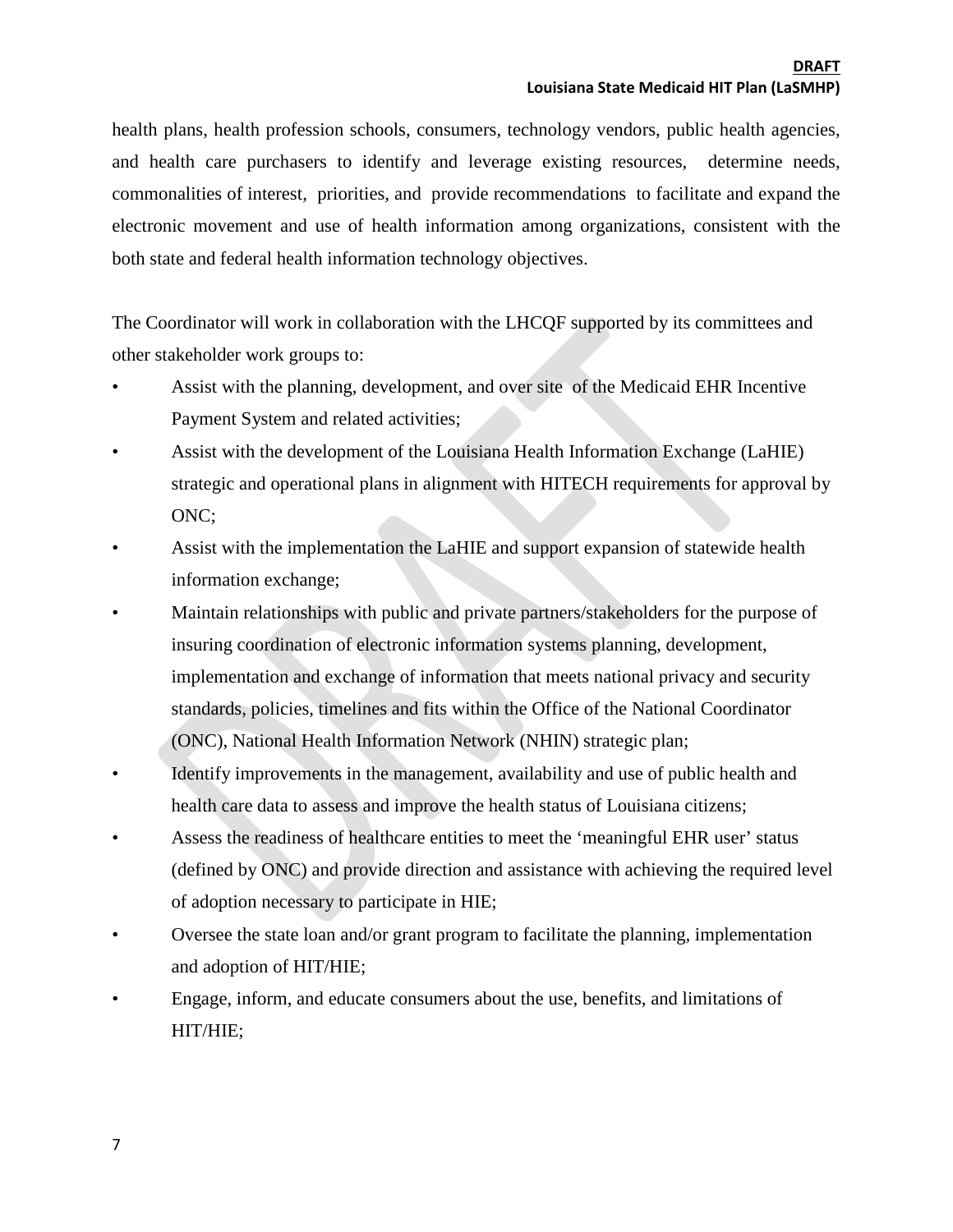- Identify new grant/funding opportunities, serve as principle investigator (PI) as needed for grants and assist with the preparation of grant applications for long term sustainability of HIT/HIE projects;
- Act as the State lead for HIT/HIE and participate in state, regional and national health/scientific meetings focused on HIT/HIE;
- Coordinate HIT/HIE activities across state and federal agencies, including Medicaid and public health;
- Assure coordination of other ARRA programs in Louisiana (i.e. regional extension centers, broadband, and workforce)
- Execute financing strategies to secure additional funding needs and enable sustainability
- Coordinate statewide activities related to the implementation of HIT/HIE in Louisiana in order to improve the efficiency and effectiveness of health data collection, analysis and use to improve the health of individuals and their communities;
- Coordinate resources and activities to assist with readiness assessments of public and private health care entities to implement electronic information systems that meet federal and state requirements and fit within the state HIE strategic and operational plan;
- Foster pilot projects and coordinate HIE-related activities in collaboration with the LHCQF, public and private healthcare providers and health plans;
- Collaborate with federal standards and policy committees to develop common data reporting formats and methods of transmission within Louisiana and across state borders for all pertinent health data; and
- Maintain relationships with public and private partners/stakeholders for the purpose of ensuring coordination of all electronic health information systems planning, development, implementation and interoperability.

## <span id="page-7-0"></span>**1.7 Contractor Services**

As Louisiana Medicaid moves forward with the development of the LaSMHP v1.0, Louisiana Medicaid is pursuing a contract amendment with Maximus to assist in developing the remaining components of the LaSMHP document and producing a final version to submit to CMS. This anticipated contract amendment will be funded through previously approved P-APD funding for existing contract amendments. Maximus is currently under contract with Louisiana Medicaid to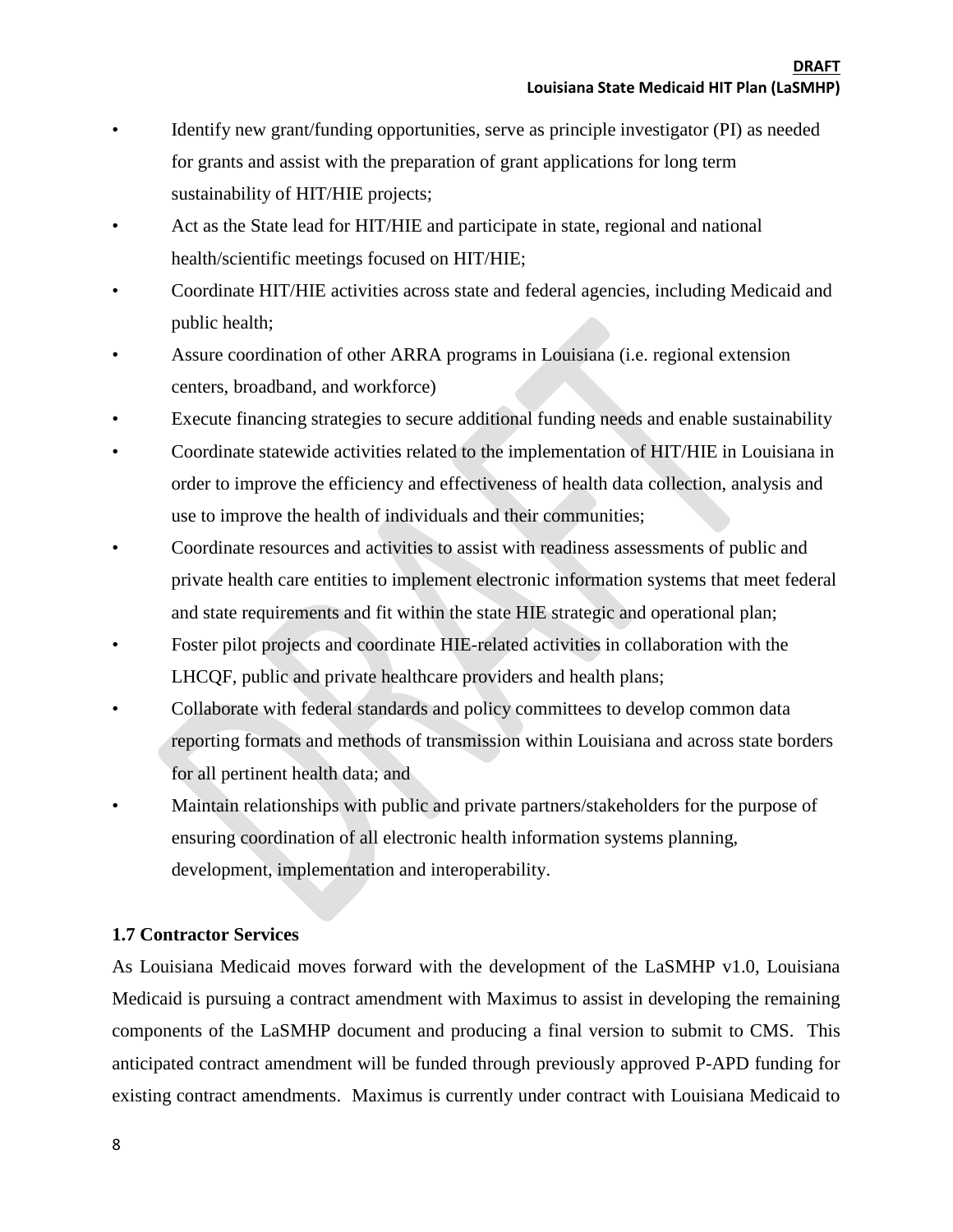develop Independent Verification and Validation Facility (IV&V) services for procurement and implementation of an upgrade to the current LMMIS system. Maximus recently completed the "As-Is" and "To-Be" MITA assessments for the LMMIS. With the "As-Is" and "To-Be" MITA assessments being an integral component of the LaSMHP, this understanding of Louisiana's current LMMIS will make Maximus a valuable partner in this effort.

## <span id="page-8-0"></span>**2.0 State "As-Is" HIT Landscape**

*This section will describe existing resources available and how the state will leverage these existing resources already devoted to HIT. The HIT landscape will include an assessment of current rates of EHR adoption and establish a baseline for "As-Is" state of environment.*

The purpose of the "As-Is" HIT Landscape in the LaSMHP is to describe existing State IT assets and activities as they relate to HIT and HIE.

## <span id="page-8-1"></span>**2.1 Current Medicaid Systems**

Currently, Louisiana Medicaid is planning for modernization of both its LMMIS and Eligibility Systems. This section describes the current systems status.

## <span id="page-8-2"></span>**2.1.1 LMMIS/MITA**

The purpose of the Medicaid Information Technology Architecture (MITA) initiative of the Center for Medicaid and State Operations (CMSO) is to support improved systems development and health care management for the Medicaid enterprise. MITA is intended to foster nationally integrated business and IT transformation. It establishes national guidelines for technologies and business processes to enable improved program administration for State Medicaid enterprises. Collectively, State Medicaid enterprises share common goals and objectives for the outcomes of the Medicaid program. The MITA initiative includes a framework, processes, and planning guidelines for enabling State Medicaid enterprises to meet common objectives within the MITA Framework, while supporting unique local needs.

The goal of the evolution of LMMIS is to improve health, empower patients, and enable virtual healthcare delivery where people are able to focus more squarely on the services they need and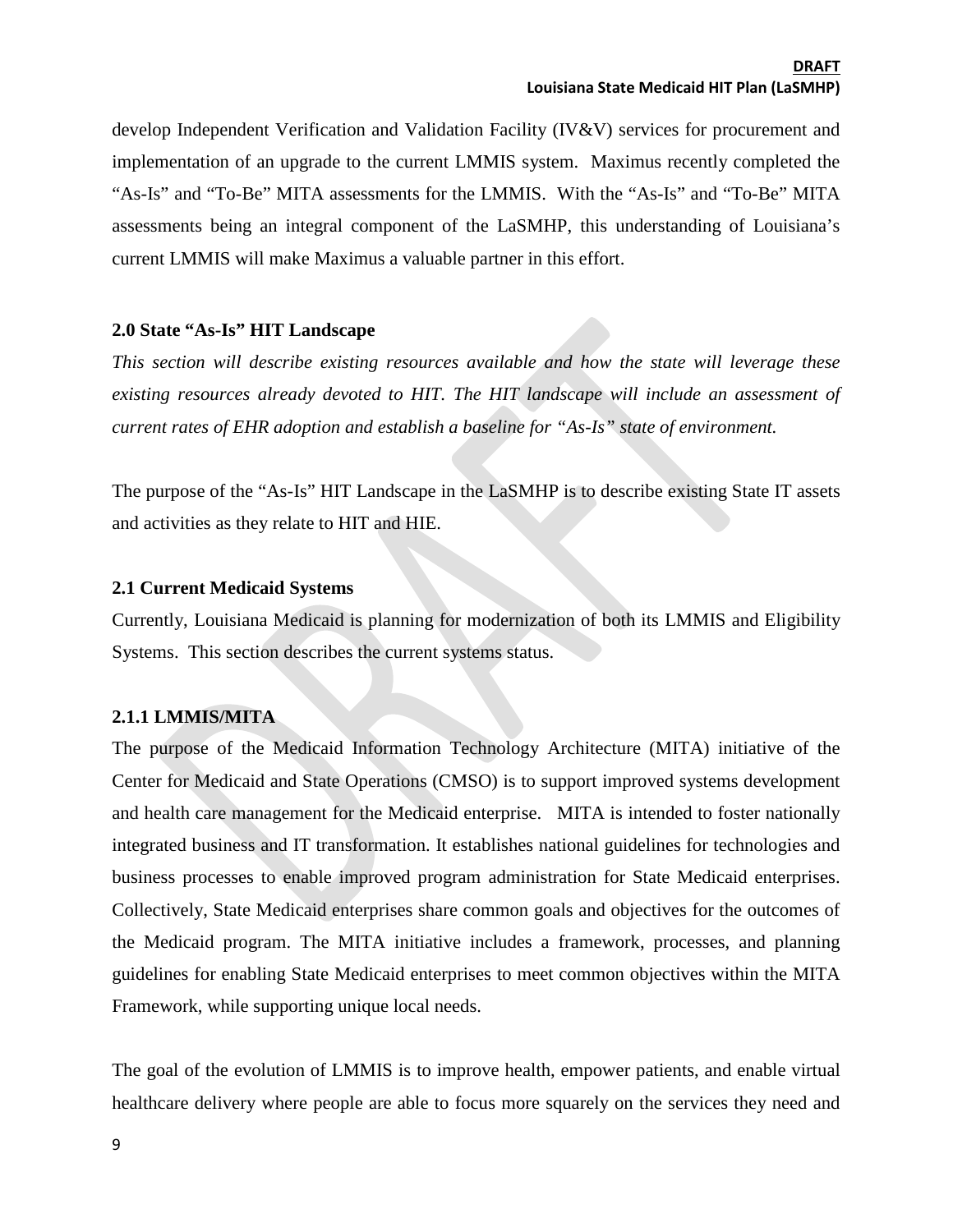health outcomes; and the systems will deliver these services rather than dictate the services offered.

As requested by CMS, in 2008 Louisiana conducted a State Self-Assessment (SS-A) to determine its business capabilities and document plans for transformation to achieve higher levels of maturity. The SS-A asks States to align their business processes to those in the MITA Business Process Model and examine the Business Capability Matrix to assess their current level of capability. Louisiana submitted an APD with a Request for Proposals (RFP) which was approved by CMS. This RFP resulted in awarding a contract to MAXIMUS to map the current LMMIS business processes and technical capabilities and to facilitate gap analysis of those processes. MAXIMUS was also utilized to help the State prioritize capabilities and develop a unique MITA implementation plan which resulted in the RFP for the new LMMIS.

The mapping of the Medicaid business processes and cross-referencing to the MITA business areas and Medicaid staff revealed that Louisiana currently has business process models and workflows for each of the business processes associated with each of the eight (8) MITA business process areas. This information was used to identify existing challenges in the "As-Is" environment in order to move toward a more integrated and robust LMMIS and identify areas in which Louisiana can improve and integrate our existing processes in order to improve the administration of our Medicaid program.

The result of the MITA "As-Is" SS-A was to document Medicaid's current business processes and workflows. This effort formed the foundation for a common understanding of the business processes across sections and the basis for identifying future changes that should be explored. Louisiana mapped 79 business processes to the MITA Business Process Model and determined the current capability level of each process. The MITA scale of 1 to 5 assesses the degree of automation, standardization and integration. The highest level of capability for all 147 business processes was at level 2, so no level 3 - 5 capabilities were demonstrated.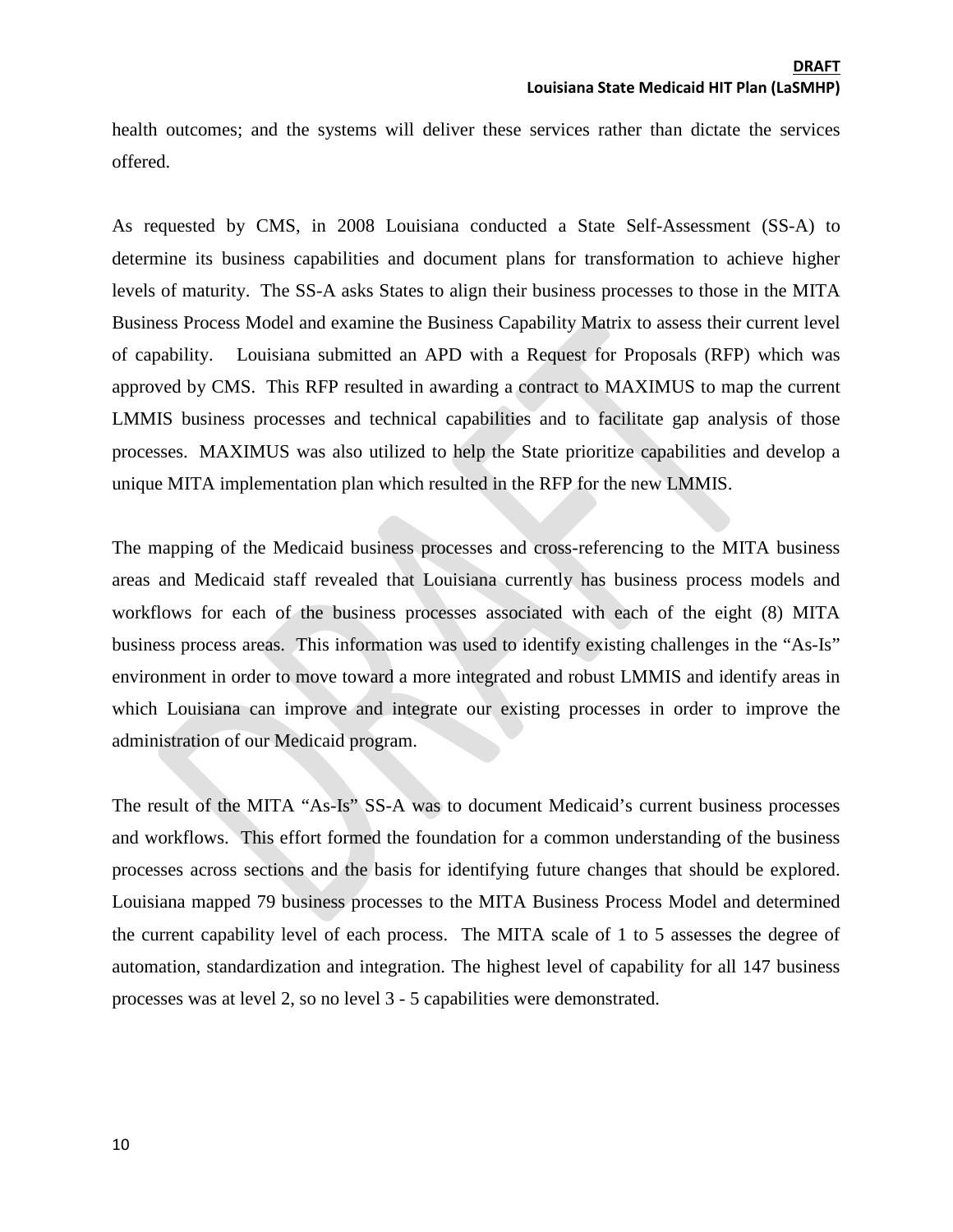An LMMIS system replacement is currently scheduled to bring Louisiana's LMMIS into compliance with MITA requirements. The DDI phase of the project is planned for April of 2011 and the replacement is expected to be complete in 2014.

Although the planned features of the EHR Incentive Payment System described in this document will include interfaces with the current LMMIS via querying the provider file and through the use of the Standard Payment System (SPS) for payment distribution and tracking, its development is not considered an enhancement to the current LMMIS and will be performed solely through HITECH funding.

## <span id="page-10-0"></span>**2.1.2 Medicaid Eligibility**

Determining recipient eligibility for programs such as Medicaid involves a myriad of eligibility factors and program-specific rules. Many different factors are used to determine participant eligibility. Information relating to these factors must be obtained, evaluated, and verified by the State for applicants and enrollees. Manually performing these steps is a time-consuming, inefficient, and error-prone process. Louisiana has already taken proactive steps to improve the current automated eligibility systems to facilitate the eligibility and verification process.

## *2.1.2.1 Medicaid Eligibility Data System (MEDS)*

The Medicaid Eligibility Data System (MEDS) is the system responsible for capturing, maintaining and transmitting Medicaid eligibility to the Department's Fiscal Intermediary (LMMIS) on a daily basis. This ensures that providers of Medicaid services can bill and receive payment for services performed. MEDS is also responsible for providing data necessary to produce true and accurate reports for management of the Medicaid Program. MEDS is a mainframe system which utilizes the State's Department of Social Services mainframe. The system is vital to the Department of Health and Hospitals to ensure established Medicaid eligibility is available for clients to receive services in a timely manner. MEDS is a stand-alone Medicaid/LaCHIP eligibility system.

The State of Louisiana provides numerous services through state and federally supported programs which rely on an accurate establishment of Medicaid eligibility. The process begins with the recording of the Medicaid application for assistance on the MEDS system. Applications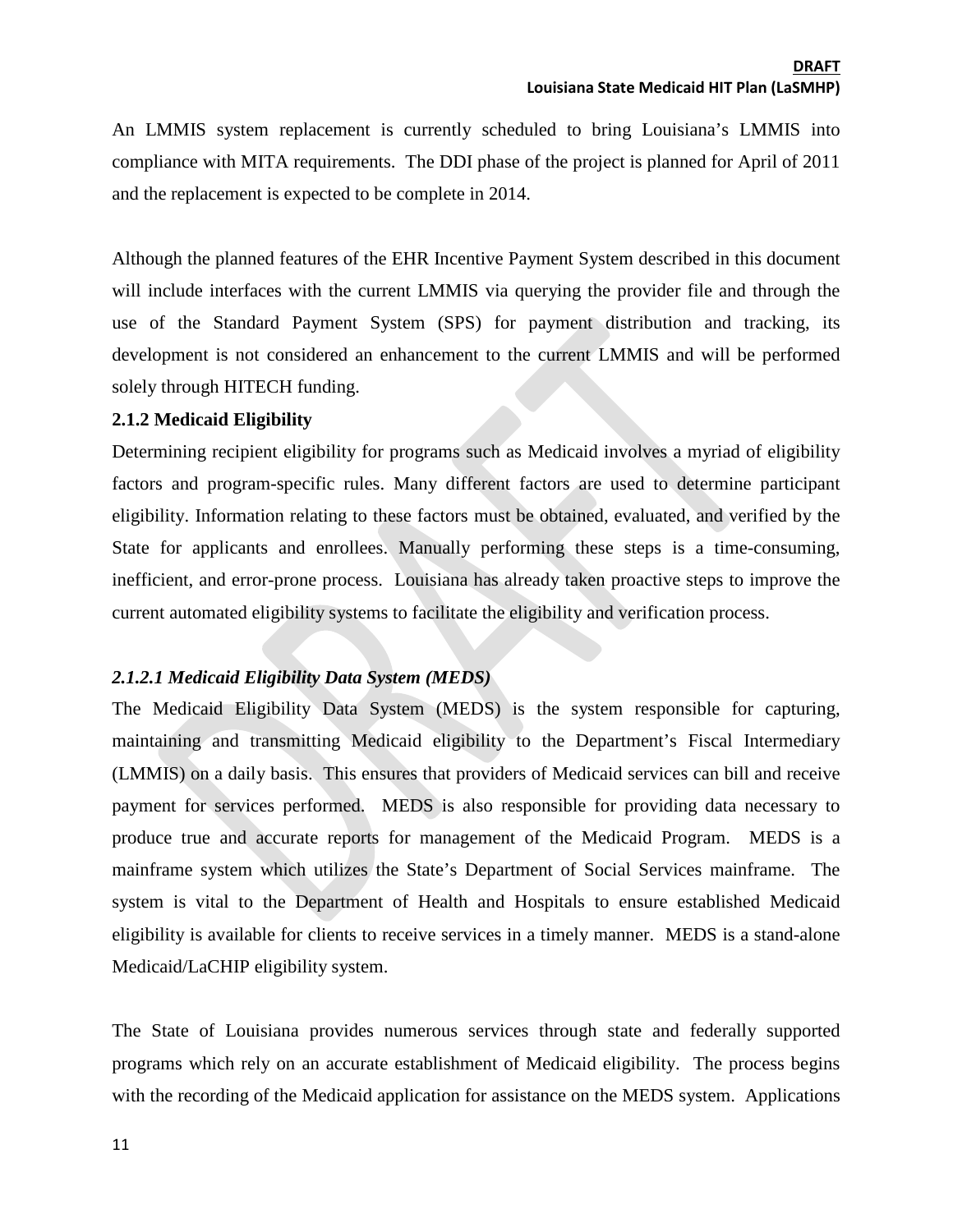are either approved or rejected after the analyst reviews all potential types of assistance for which an applicant may be eligible. While the actual determination of eligibility is a function performed by the Medicaid analyst rather than the system, the system records the results of the determination and provides assistance in making the income eligibility determination using budget worksheets.

The MEDS system houses current person and case demographic and financial information as well as provides history of the system events for all current Medicaid and LaCHIP programs. MEDS contains approximately 1,000,000 active recipients at any given time and maintains over 2,000,000 person records.

MEDS maintains many required interfaces which allow the transmittal and receipt of information regarding applicant/recipients from other state and federal agencies. MEDS currently interfaces with the following: Social Security Administration (SSA), Centers for Medicare and Medicaid Services (CMS), Department of Social Services (DSS), Health Management Systems (HMS) Office of Group Benefits (OGB) and Molina (Fiscal Intermediary).

## *2.1.2.2 Electronic Medicaid Eligibility Verification System (eMEVS) Application*

Louisiana Medicaid's Electronic Medicaid Eligibility Verification System (eMEVS) Web Application provides a secure web-based tool for low-volume providers who do not work with a switch vendor to verify Medicaid eligibility information.

Louisiana intends to assess how best to leverage current eligibility verification capabilities and facilitate future electronic eligibility determination by EPs and EHs via the HIE.

## *2.1.2.3 Maximizing Enrollment for Kids*

In February 2009, Louisiana was selected as one of eight grantees of the Robert Wood Johnson Foundation's (RWJF) Maximizing Enrollment for Kids Program, with the goal of helping states to improve the enrollment and retention of eligible children in Medicaid and the Children's Health Insurance Program (CHIP). Maximizing Enrollment for Kids program, a \$15 million initiative of the Robert Wood Johnson Foundation (RWJF) to increase enrollment and retention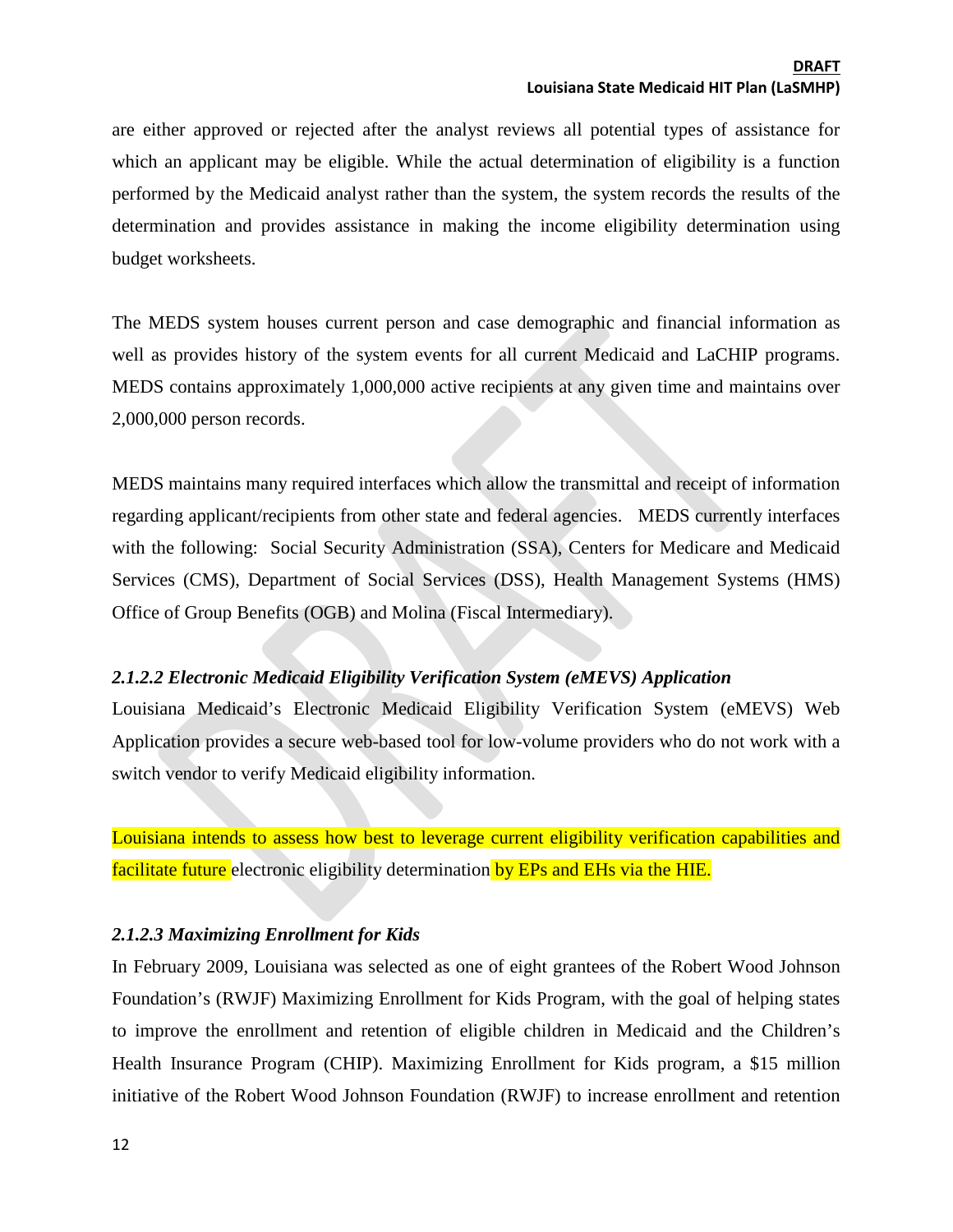of children who are eligible for public health coverage programs like Medicaid and the Children's Health Insurance Program (CHIP) but not enrolled. Under the direction of the National Academy for State Health Policy (NASHP), which serves as the national program office, Maximizing Enrollment for Kids aims to help states improve their systems, policies and procedures to increase the proportion of eligible children enrolled and retained in these programs.

## <span id="page-12-0"></span>**2.2 DHH HIT Initiatives**

Louisiana is currently engaged in several HIT efforts to improve the health delivery in the State.

## <span id="page-12-1"></span>**2.2.1 Louisiana Immunization Network for Kids Statewide (LINKS)**

The Office of Public Health (OPH) has implemented Scientific Technologies Corporation's (STC) IWeb immunization registry that allows Medicaid enrolled providers to conveniently enter and search for patients in the LINKS Central Registry and to view the patients' vaccination record. In addition, authorized users can add and edit patient records and vaccination records, as well as maintain facility, physician, and lot number data.

This immunization registry, referred to as Louisiana Immunization Network for Kids Statewide (LINKS), sends and receives HL7 immunization queries and updates, allowing it to connect to private providers, other state registries, hospitals, and other state health systems. The messages sent and accepted by LINKS conform to HL7 specification version 2.3 and in the case of immunization specific messages, CDC's Implementation Guide for Immunization Transactions version 2.1.

Louisiana Medicaid implemented an immunization pay-for-performance (P4P) initiative which includes supplemental payments to providers who meet department-defined immunization performance criteria. This initiative was implemented to promote up-to-date immunizations of Louisiana Medicaid eligible children and to increase the number of providers utilizing the LINKS immunization registry.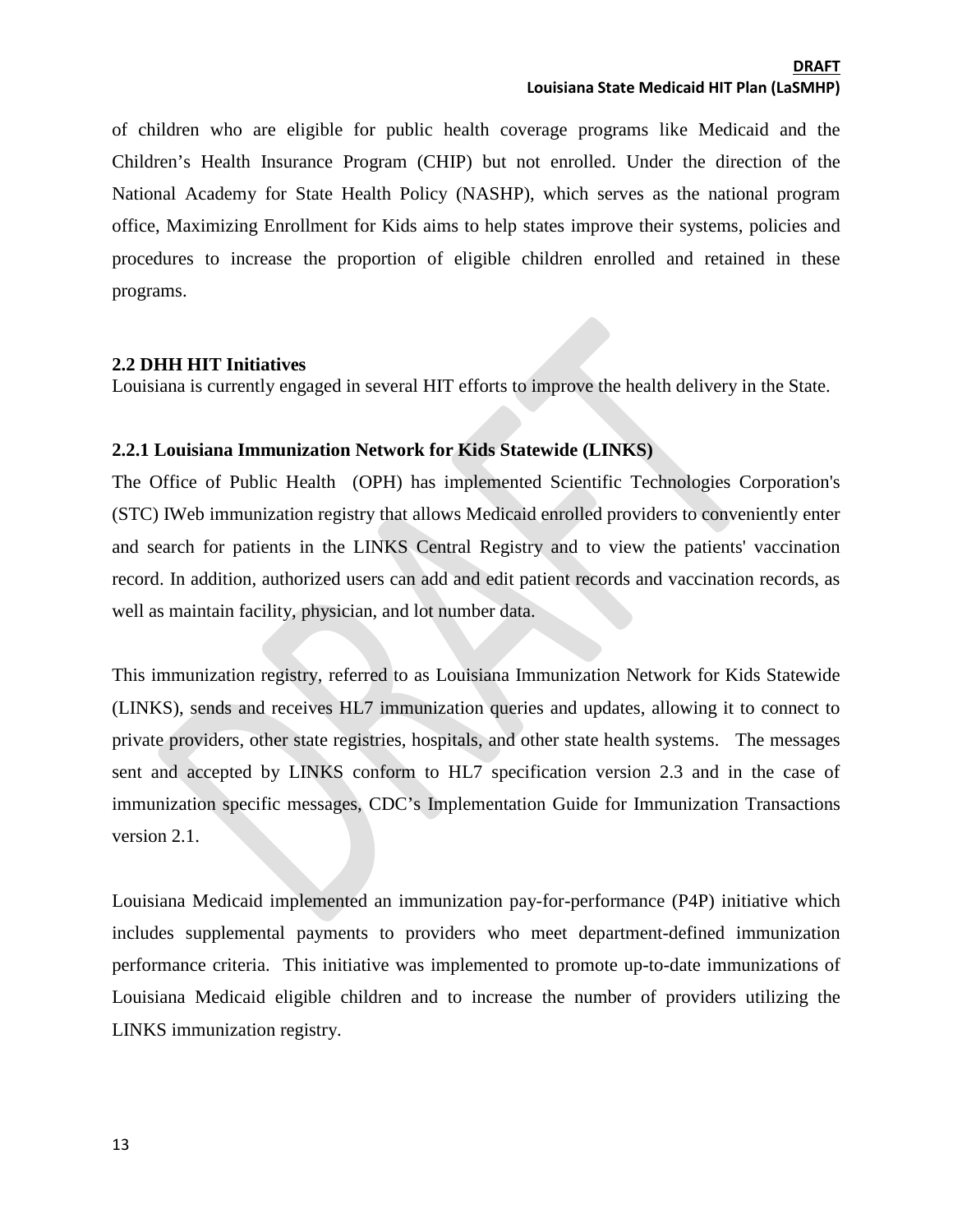Louisiana intends to assess how best to leverage this current capability and facilitate integration between this system and the EHRs of the EPs and EHs for the purpose of reporting clinical quality measures as required for MU in 2012.

#### <span id="page-13-0"></span>**2.2.2 Public Health Surveillance**

Louisiana Public Health Information Exchange (LAPHIE) is a collaborative project between the Louisiana State University public hospital system and the Louisiana Office of Public Health. The programs have connected a public health information system with the registration system and electronic medical record (EMR) of seven LSU hospitals (emergency departments, inpatient units and outpatient clinics). The purpose of the exchange is to provide clinicians with critical information to identify out of care patients with HIV, syphilis and tuberculosis in order to facilitate entry/re-entry into treatment.

<http://apha.confex.com/apha/138am/webprogram/Paper221944.html>

#### <span id="page-13-1"></span>**2.2.3 Vital Records**

The Vital Records division of the Office of Public Health is undergoing a re-engineering to expedite collection and dissemination of vital records in the State of Louisiana. The reengineering entails the development of a web-based integrated vital records application, Louisiana Electronic Event Registration System (LEERS), which will replace the manual OPH processes currently in place for the Louisiana Vital Records Registry, including birth, death, fetal death, marriage, divorce and induced termination of pregnancy data. It includes a business system and also an imaging module to scan and save approximately 10 million archived birth, death and Orleans Parish marriage records onsite at OPH and associate the images with the corresponding data record. The application will be made available statewide to designated users and will be utilized by data providers such as OPH, hospitals, issuance offices, funeral homes, parish Clerks of Court, physicians, coroners and additional remote sites located throughout the State. The re-engineering is geared towards implementing electronic registration of vital events, expanding the number of locations where information is available, allowing remote sites to process and issue certified copies of certificates, integrating various software systems used by Vital Records (Mainframe, Encounter and CARS), reducing request processing time, reducing paperwork and keypunching, and improving reporting capabilities.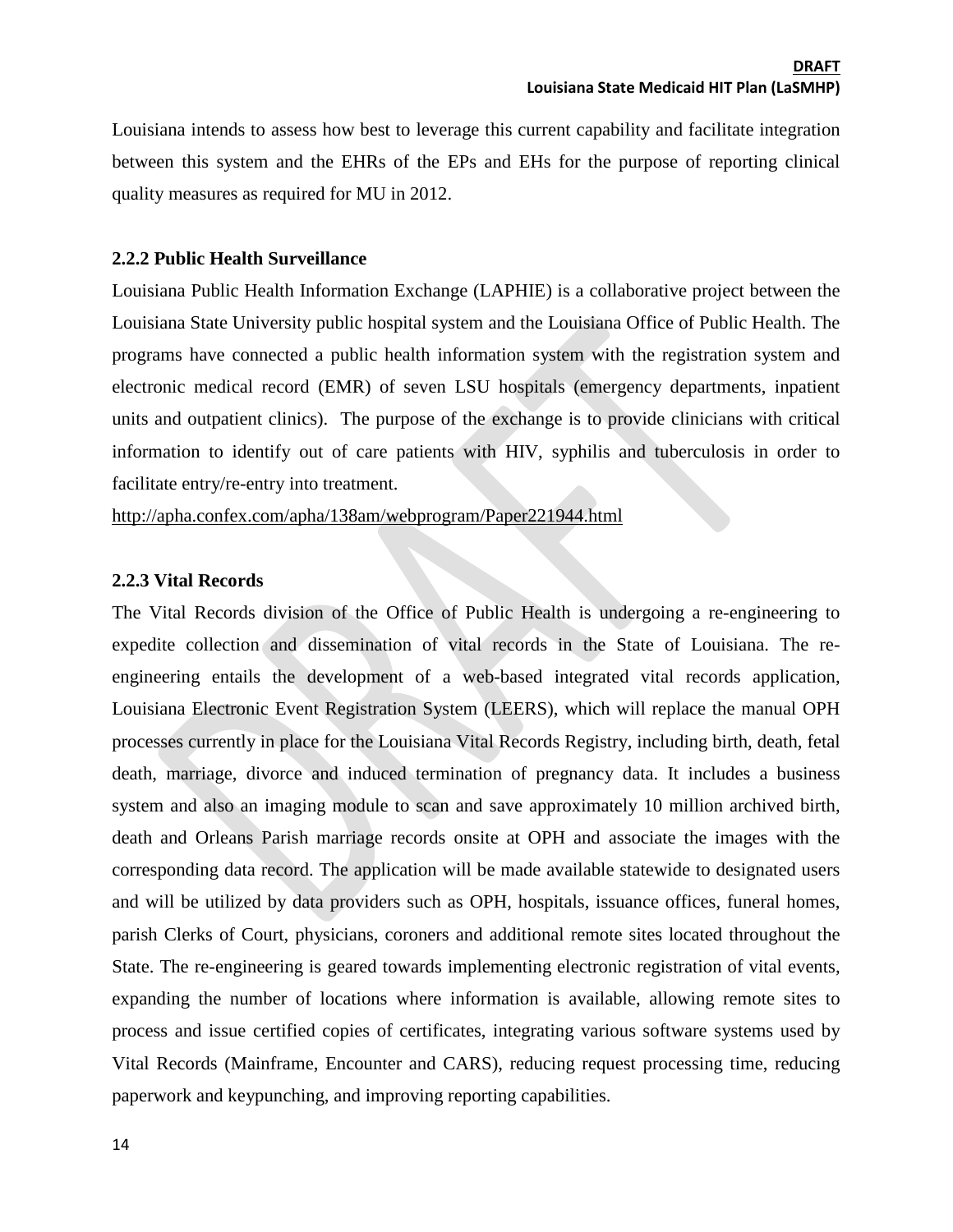<span id="page-14-0"></span>[http://www.dhh.louisiana.gov/offices/publications/pubs-81/Current\\_Initiatives.pdf](http://www.dhh.louisiana.gov/offices/publications/pubs-81/Current_Initiatives.pdf)

#### **2.2.4 e-Prescribing**

In 2008 Louisiana Medicaid implemented an integrated drug information system to enable providers to access patients' drug histories and current Medicaid Preferred drug list (PDL) information. This program, through a contract with Gold Standard, provides select Medicaid providers the EMPOWERx e-prescribing tool, offering patient prescription histories, interaction checking, and the secure transmission of scripts directly to the pharmacy. Through access to eprescribing technology, the providers' ability to quickly access their medication history and critical drug information at the point of care should ultimately result in a reduced risk of medication errors and/or adverse events. This project has resulted in the deployment of this technology to approximately 700 Medicaid providers throughout the State. The number of participating providers represents only a fraction of the total Medicaid prescribing population (approximately 20 K) primarily due to a limited State operating budget of \$1 Million for the program. This contract is currently due to expire in 2010 and a new contract will require a web interface to the application enabling increased access to the e-prescribing tool for the Medicaid provider population. [http://www.empowerx.com/product\\_overview.html](http://www.empowerx.com/product_overview.html)

## <span id="page-14-1"></span>**2.2.5 Louisiana Medicaid Clinical Data Inquiry (eCDI)**

Louisiana Medicaid has implemented a web based **Clinical Data Inquiry (eCDI)** web based application to provide most Medicaid enrolled providers (physicians, pharmacies, hospitals, clinics, specialists, psychologists, etc.) with patient-centric clinical information that is organized by type or place of service (drugs, physician visits, outpatient setting, inpatient setting, ancillary services, etc.). The patient services data presented is derived from paid claims data received and processed by the Louisiana Medicaid's LMMIS system. Pharmacy (drug) claims data is refreshed every night, 7 days per week where as all other claims data is refreshed weekly each Sunday evening. The web application uses SSL (secured sockets layer) at 128-bit cipher strength and all databases are encrypted; VB programs perform decryption in DLL.

The eCDI system contains a **Decision Support Tool (DST)** that has two web-based components: an alert component that functions with the e-CDI application, and a stand-alone web application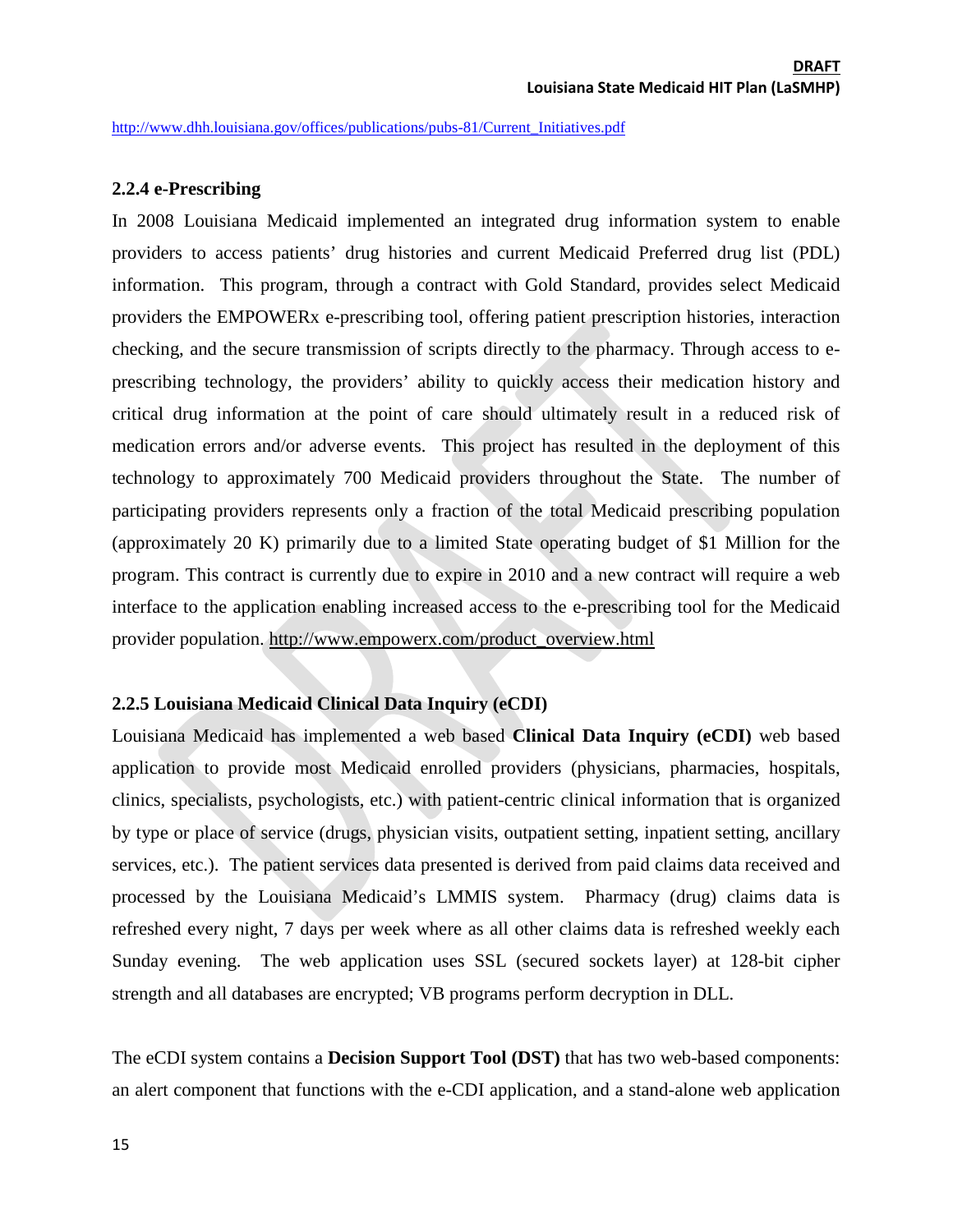that is PCP-centric, whereby a PCP in the State's CommunityCARE PCCM program can view claims history utilization information for their assigned Medicaid recipients, as well as a quality profile of their patients that are indicated to have specific disease states. Disease state measures are established using current HEDIS guidelines and are coded and administered by the Office of Outcomes Research & Evaluation at the University of Louisiana at Monroe (ULM). Implemented disease states on the alert application are diabetes, male, and female preventive measures.

The Alert Application is tightly integrated with e-CDI so that when a provider inquires into a patient's clinical data, if the patient is indicated with one of the implemented disease states, a clinical alert will "pop-up" in front of the e-CDI screen. If the recipient has been identified (using HEDIS guidelines) as a diabetic, then this alert page will "pop-up" on the e-CDI main menu after the provider looks up a recipient.

## <span id="page-15-0"></span>**2.2.6 Office of Mental Health – Integrated Information System (OMH-IIS)**

The Office of Mental Health has developed the Office of Mental Health – Integrated Information System (OMH-IIS) which moves OMH closer to providing its patients with a full electronic behavioral health client record. The OMH-IIS has replaced some previously used hard-copy forms but most of the service data previously collected remains for longitudinal reference. Features such as an electronic treatment session progress note are also included. This system was implemented on July 1, 2009 and the electronic service ticket and progress notes currently serve as the official client record replacing the current paper based documents.

## <span id="page-15-1"></span>**2.2.7 The Louisiana Addictive Disorders Data System (LADDS)**

The Office for Addictive Disorders has designed a system called LADDS to provide essential management and clinical information relating to all client-centered treatment activities in programs sponsored by the Office for Addictive Disorders (OAD) are engaged. LADDS is used by programs directly operated by OAD as well as all OAD contracted treatment programs throughout the State. LADDS is designed to link the entire network of OAD-sponsored treatment programs into a single integrated treatment environment to provide users with an intuitive web-based interface that will require only an internet browser and an internet account (and the appropriate authorizations) for access. The system is designed for direct entry of most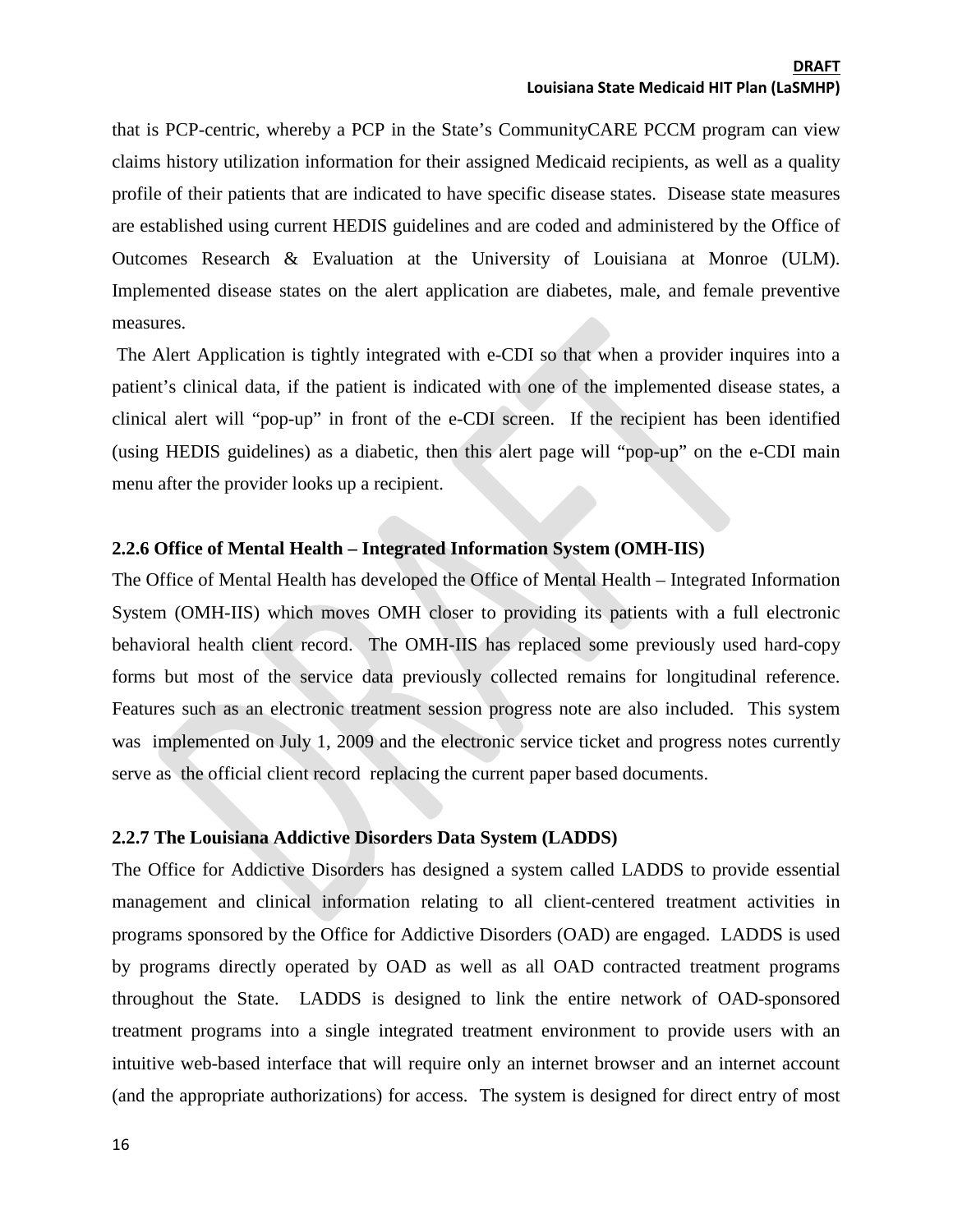data elements so that most paper data entry documents can be eliminated. The aim is to provide the clinician with a complete history of the client's contacts with all components of the OAD system of care.

LADDS is also designed to facilitate tracking of outcomes and costs of treatment. Data relating to several outcome indicators are collected at the beginning of a each modality of treatment, at the completion of the client's experience in a each modality and quarterly during the client's stay in each modality. Indicators include employment status, legal status, income, drug use frequency, and housing status. Clients may receive care in several modalities during a single episode of treatment, so LADDS marks the case records of such related treatment experiences with a single Episode ID so that outcome (and costs) can be measured over the whole episode.

## <span id="page-16-0"></span>**2.3 Planned Medicaid Initiatives**

On January 15, 2009, the U.S. Department of Health and Human Services (HHS) released two final rules supporting the continued transformation of the U.S. healthcare system toward a comprehensive electronic data exchange environment. These two rules represent the transaction code set components of the Health Insurance Portability and Accountability Act (HIPAA) of 1996.

Louisiana Medicaid is currently moving forward with the adoption of Version 5010 transaction code set 5010 and ICD-10-CM diagnosis coding standardization. From this transition, benefits such as more accurately defined patient services, more specific diagnosis and treatment information, more comprehensive reporting of quality data, and more accurate payments for new procedures with fewer rejected claims should result.

## <span id="page-16-1"></span>**2.3.1 HIPPA 5010**

One rule addresses adoption of the Accredited Standards Committee (ASC) X12 005010 Technical Report Type 3s (TR3s) for healthcare transactions and the National Council for Prescription Drug Programs (NCPDP) Version D.0 for pharmacy transactions (ASC X12 5010/D.0.). This replaces the current Version 4010A1 standard and promotes greater use of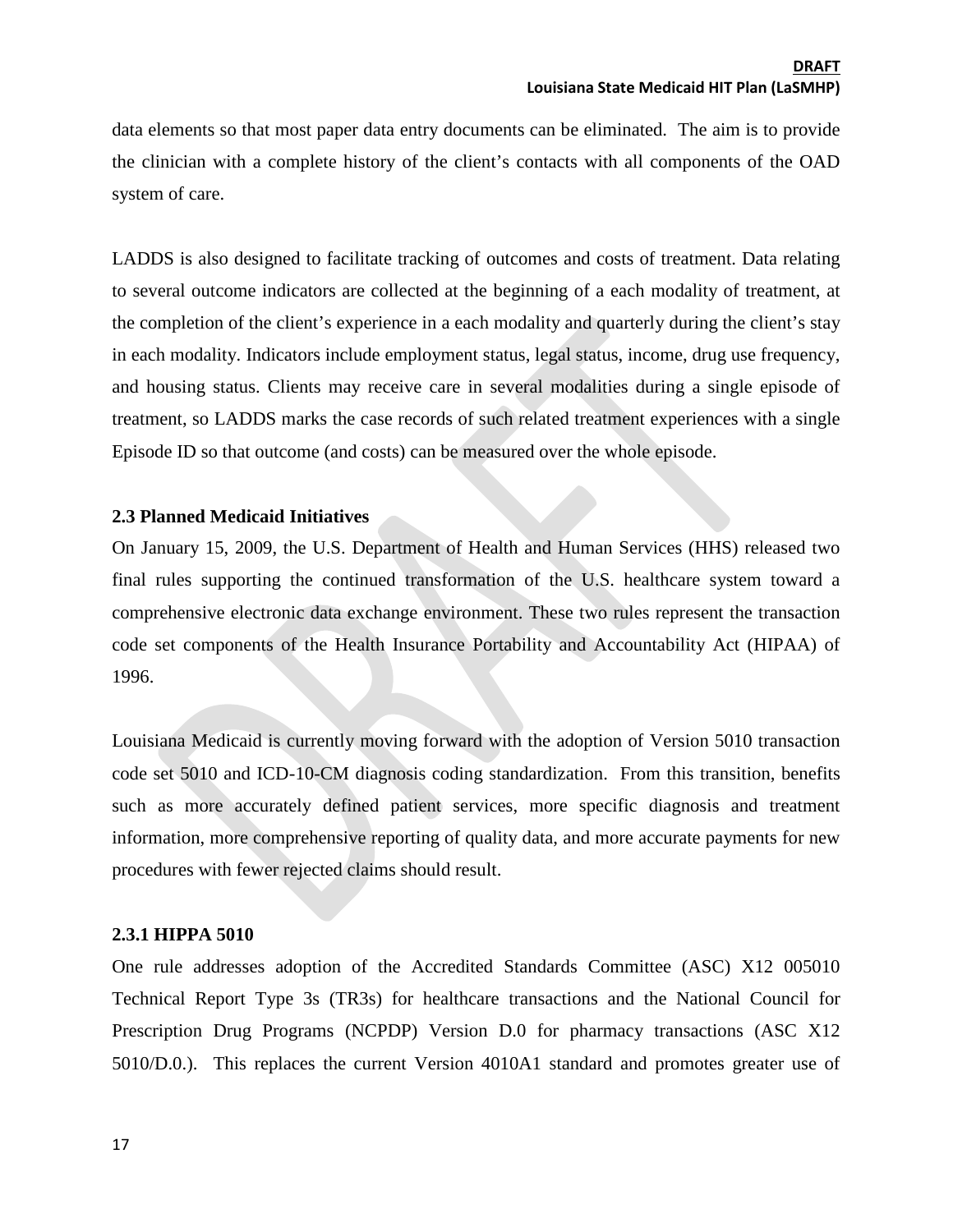electronic data transactions. The ASC X12 5010/D.0 compliance date is January 1, 2012. Small health plans have until January 2013 for Version 3.0 compliance.

The current Louisiana Medicaid target for completion of the 5010 Phase 1 (internal testing) is the end of 2010 and Phase 2 (Trading Partner Testing) should be complete by the end of 2011.

## <span id="page-17-0"></span>**2.3.2 International Classification of Diseases, Tenth Revision, (ICD-10)**

The other rule addresses the adoption of the ICD-10 Clinical Modifications for diagnosis coding and the ICD-10 Procedure Coding System for in-patient hospital procedure coding. This replaces the current ICD-9 versions which were developed nearly 30 years ago. The ICD-10-CM and ICD-10-PCS (ICD-10) compliance date is October 1, 2013.

Electronic transaction code sets are used in the physical transmission of healthcare data. For example, ICD-10 is the code set and/or collection of code sets used to identify specific diagnoses and clinical procedures in claim billing, related transactions and clinical reporting. The X12 Version 5010 (Version 5010) transaction code set is a prerequisite for the implementation of ICD-10. The move to ICD-10 is a critical step for the healthcare industry in facilitating electronic data exchange due to the limitations of ICD-9.

The current Louisiana Medicaid target for completion of the ICD10 Implementation is October 2013.

## <span id="page-17-1"></span>**2.3.3 Coordinated Care Networks (CCNs)**

Louisiana is currently developing Coordinated Care Networks (CCN) that will consist of an integrated system of public and/or private primary care providers, specialty care groups, and hospital providers to provide a patient-centered medical home for specific eligibility categories within Medicaid. CCNs will assist providers in transitioning to the NCQA definition of a medical home and implement electronic health records, report quality, satisfaction and efficiency data on the CCN's performance.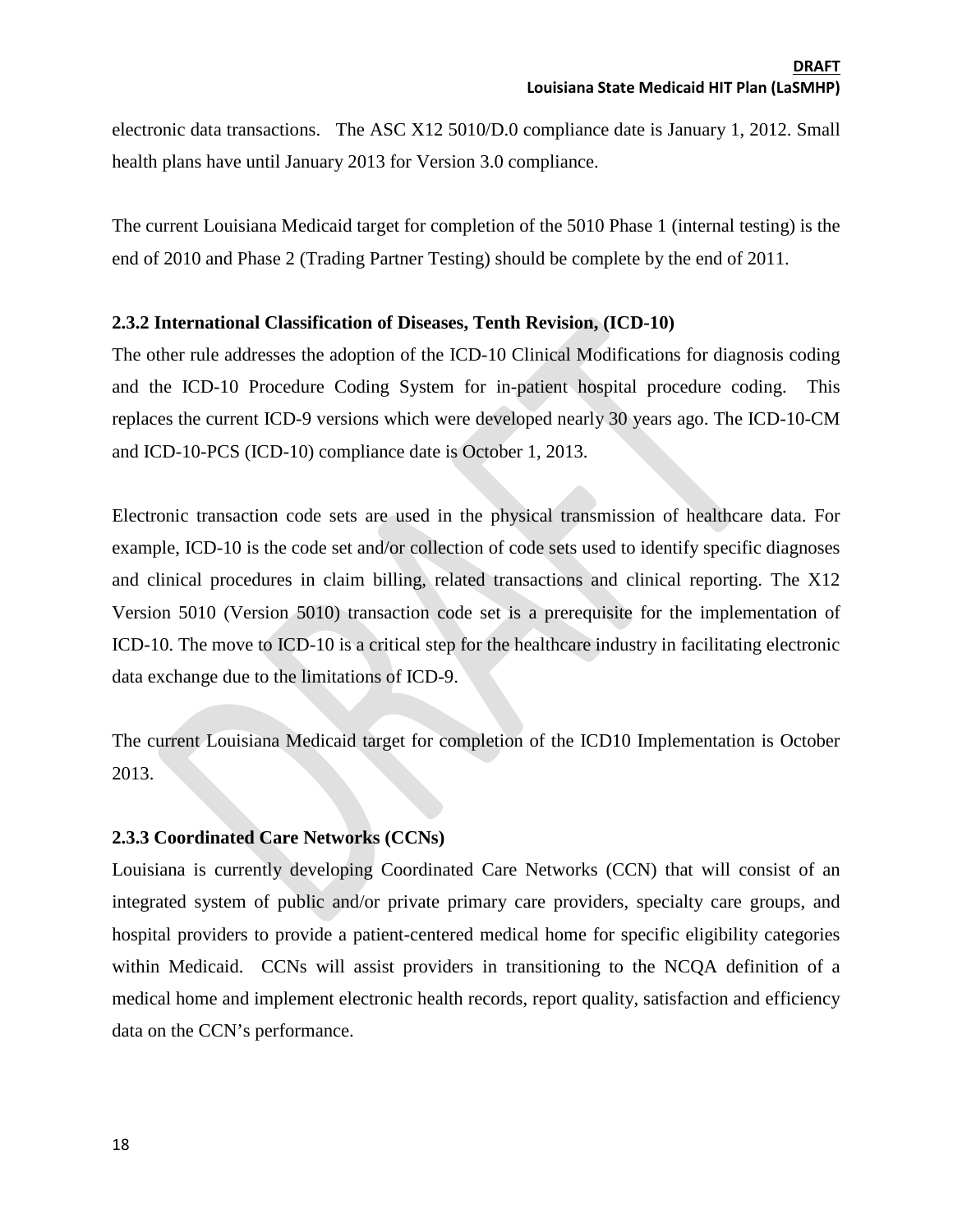#### <span id="page-18-0"></span>**2.4 Stakeholder Assessment**

#### <span id="page-18-1"></span>**2.4.1 Provider and Hospital Survey**

The LHCQF surveyed the Louisiana hospital and provider communities to assess the current state of HIT adoption and HIE participation. The detailed results are in Appendix A. Response rates were 27% of hospitals and 15% of providers surveyed. Hospital respondents were more likely to be larger and not-for-profit than non-respondents, but were otherwise similar. The unit of analysis for the provider survey was the practice. The majority of practices responding were freestanding medical offices or group medical practices. Practice size averaged 7.5 physicians (median = 2). Definitive data on the actual number and size of practices in Louisiana is not available, making it difficult to determine how these numbers compare to non-responders. The data does suggest that the vast majority of physician practices in the state are small  $\langle$ physicians), which also suggests respondents to the survey are over-represented by larger practices. Given that both the hospital and provider surveys were completed by larger facilities, the results around HIT adoption and HIE participation are probably skewed somewhat upward of the true numbers.

#### *2.4.1.1 Stakeholder HIT Adoption*

A majority of provider practices are filing claims electronically (93%), and have a practice management system (67%). A much smaller number have fully adopted an electronic medical record (EMR) system (18%). Forty percent of practices indicated that they had plans to install a new EMR or to upgrade their current EMR within the next two or three years. Thirty-five percent of practices have and use an e-prescribing system, either stand-alone or integrated into their EMR. The majority of practices (54%) said they had assessed the impact of ARRA incentives, and  $(32%)$  indicated they were planning to pursue incentives through Medicare (6%) or Medicaid (26%). Practices indicated that the largest single barrier to EMR implementation was a lack of capital.

The majority of hospitals in Louisiana has some type of management information system (92%), either stand-alone (41%) or integrated with an EMR (51%). Only 15% of hospitals indicated they had implemented an EMR and that it was working well. Another 10% indicated they had implemented an EMR, but that it was not working as expected. These numbers suggest that the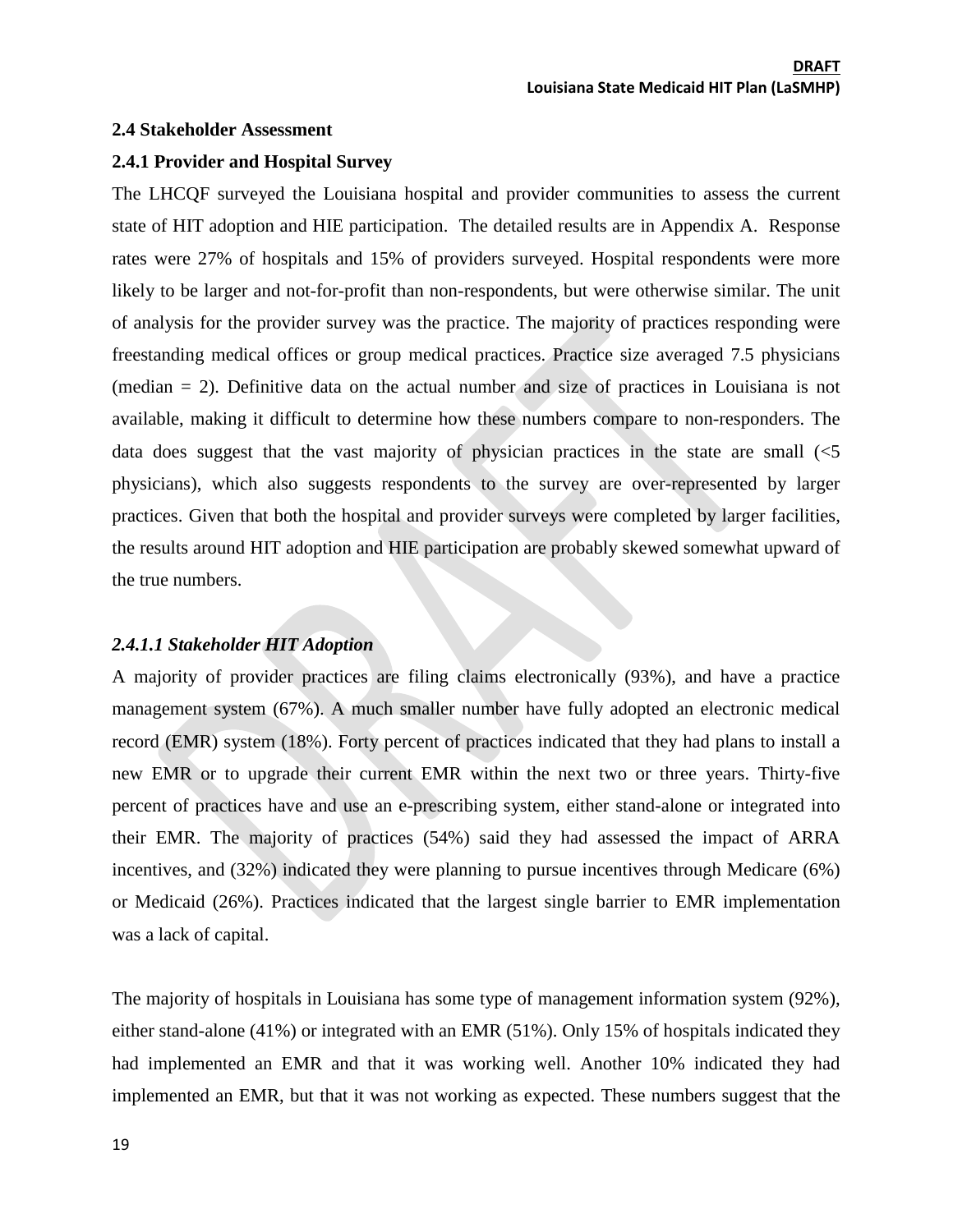overall EMR adoption rate among hospitals in Louisiana is 25%. The majority of hospitals (72%) said they had assessed the impact of ARRA incentives, and 90% indicated they were planning to pursue incentives through Medicare (50%), Medicaid (40%), or both (X%). Twothirds of hospitals indicated that upgrading their current EMR would be a major financial burden, even factoring in potential incentive payments. Hospitals indicated that the costs of initial EMR implementation and recurring costs of the EMR were the largest barriers to EMR implementation (77%), followed by a lack of staff expertise with EMRs (67%) and disruptions in productivity (57%).

#### *2.4.1.2 Stakeholder HIE Participation*

Provider practice participation in HIE is limited and mostly taking place within systems rather than with other providers outside of the system. About one-third of practices are exchanging with other practices, hospitals, pharmacies, and imaging providers within their system, and one-half are exchanging with laboratories within their system. Those numbers drop to 25% for other practices, hospitals, pharmacies, and imaging providers, and one-third of laboratories outside of their system. Practices also indicated that they placed a higher priority on exchanging within their systems than they did on exchanging outside of their systems.

The majority of hospitals do not participate in any regional arrangements for electronic health information exchange (47%), while 40% do participate within Louisiana. Hospitals that participated in exchange indicated they exchanged patient demographics, clinical care records, lab results, medication histories, and radiology reports. Exchange partners were limited to other hospitals and physicians.

#### *2.4.1.3 HIT Strategies*

The estimates of HIT adoption rates of 15% for providers and 25% for hospitals are likely to be higher than actual. It is difficult to determine the exact margin of error given the survey methodology, but it appears reasonable and consistent with other regional and national estimates that the true adoption rates are between  $8 - 12\%$  of provider practices and  $18 - 22\%$  of hospitals (approximately 10% of providers and 20% of hospitals). In approximate numbers, that leads to an estimation of 2,900 physician practices and 200 hospitals in Louisiana that have not yet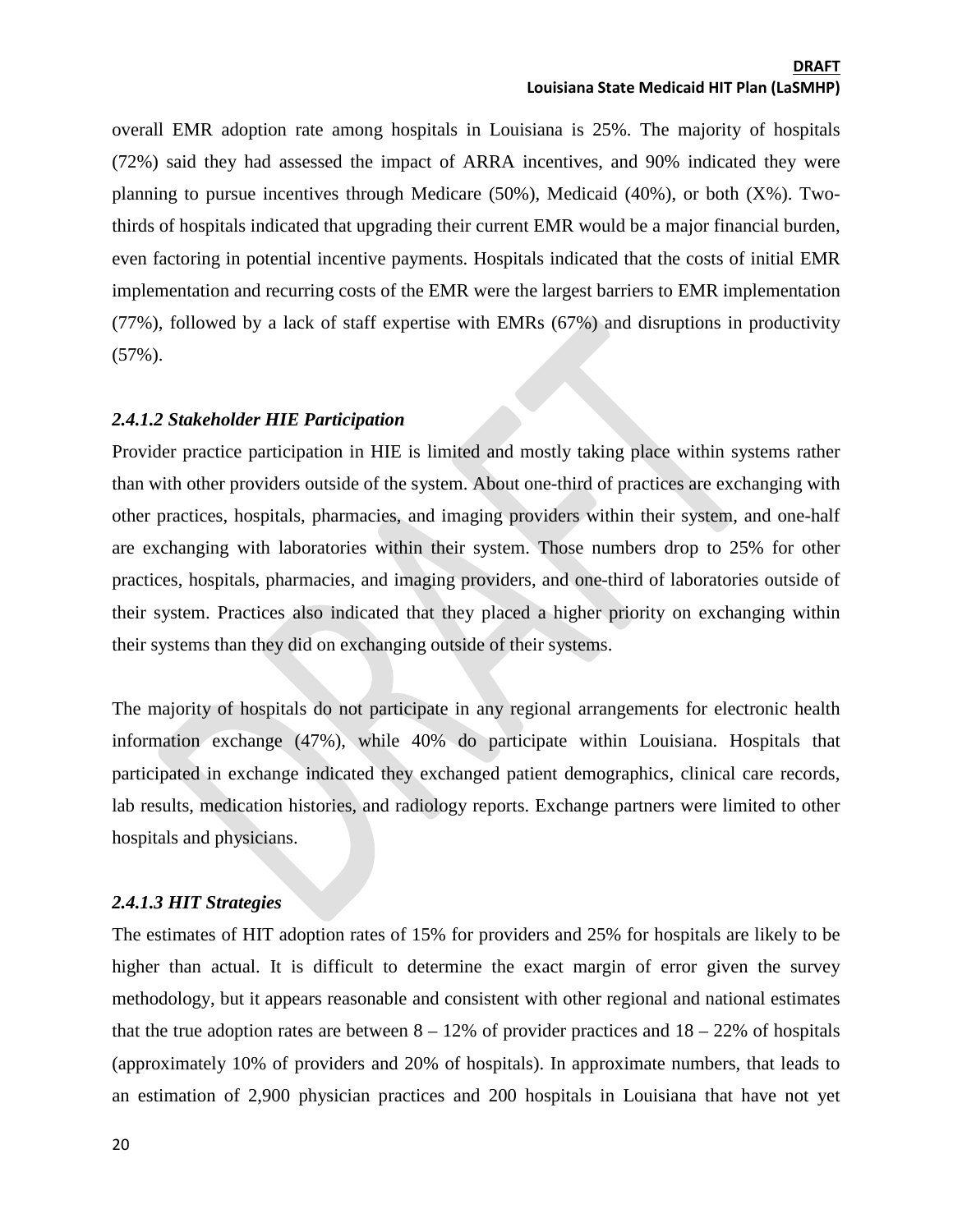adopted EMRs. Using similar assumptions, a little less than 100 practices and around  $15 - 20$ hospitals are participating in HIE.

These numbers indicate a large gap in both HIT adoption and HIE participation. Given that adoption must precede exchange, the strategies for addressing these gaps are two-fold. The first is to promote HIT adoption among provider practices and hospitals. This strategy aligns perfectly with the LHCQFs Regional Extension Center grant. The survey results around provider practices can serve to help identify practices in Louisiana and to target those that need and are ready to adopt EHRs. The second strategy is to prepare the necessary technical and organizational infrastructure to facilitate sustainable statewide HIE. This strategy also aligns perfectly with the LHCQF's HIE Cooperative Agreement.

Both the Extension Center and HIE programs have secured grant funds from the Office of the National Coordinator (ONC) for start-up, but it is clear that other funding sources are required for sustainability of these efforts. The LHCQF has outlined sustainability plans for both programs (as it was required to do for the grant submissions), but it is clear the Forum will need to explore every additional opportunity for achieving sustainability if these initiatives are to be ultimately successful.

## <span id="page-20-0"></span>**2.4.2 Indian Health Services (IHS)**

There are 4 Federally recognized Indian tribes in Louisiana: the Chitimacha Tribe of Louisiana, the Coushatta Tribe of Louisiana, the Jenna Band of Choctaw Indians, and the Tunica-Biloxi Tribe. Of these 4 tribes, two operate IHS medical clinics (Chitimacha Tribe of Louisiana and the Coushatta Tribe of Louisiana) that service their members. The other two tribes do not offer direct healthcare services and contract with local providers for health services. The IHS medical clinics operated by the Coushatta and Chitimacha Tribes utilize a clinical information system called the Resource and Patient Management System (RPMS) to capture clinical and public health data. This system, developed 30 years ago by the VA, offers facilities access to decades of personal health information and epidemiological data on local populations. The primary clinical component of RPMS, Patient Care Component (PCC), was launched in 1984. This system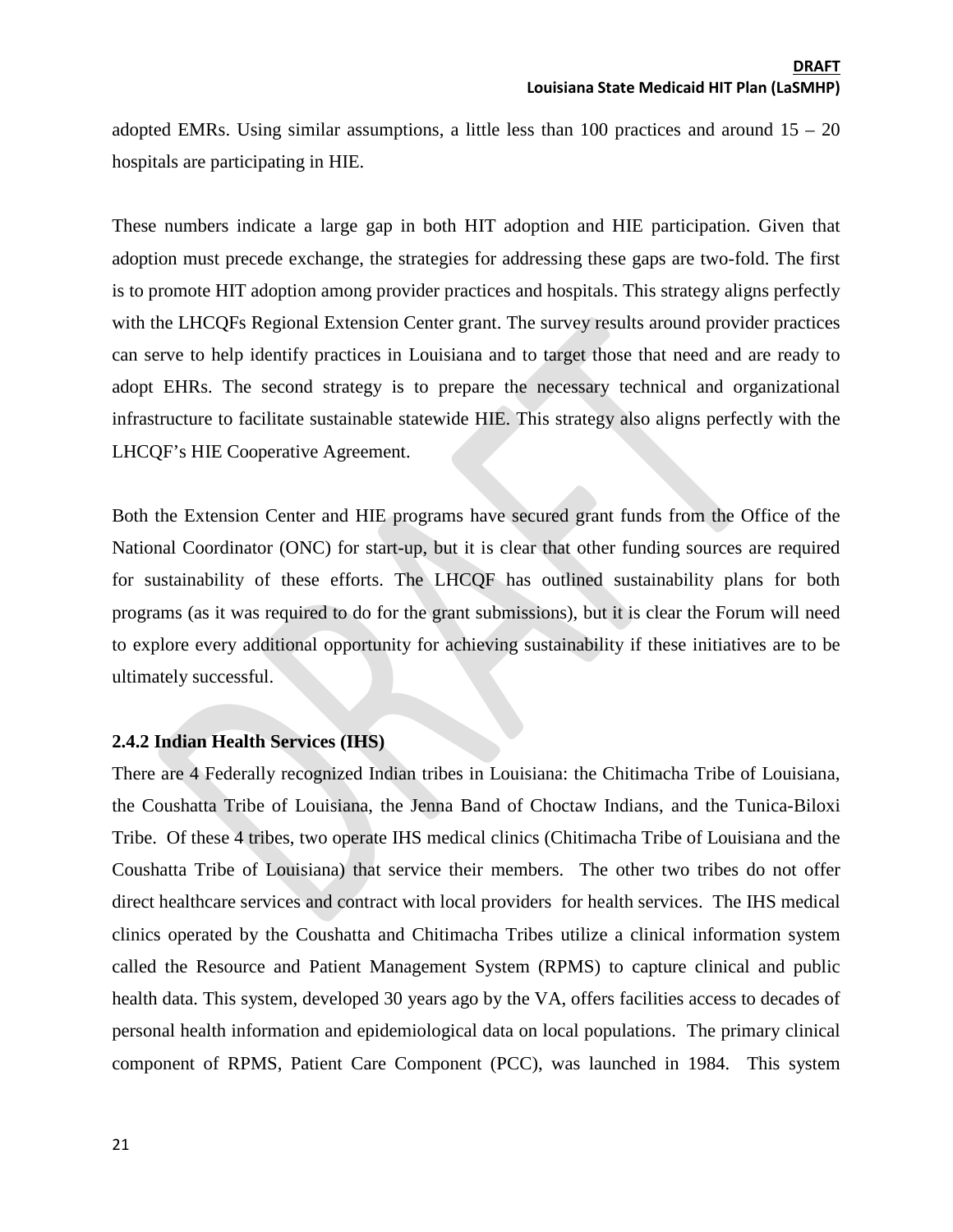utilizes paper based clinical forms that are entered into the RPMS by a data entry clerk after the office visit.

**Louisiana's State Regional Extension Center (REC) has included contact with the national IHS REC to offer assistance with provider outreach and education in the provider outreach and education plan. Based on the needs and assistance requested through this contact, our State REC will then reach out to the Indian tribes as needed.2.4.3 Department** 

#### <span id="page-21-0"></span>**of Defense (DOD) and Veteran Affairs (VA) Medical Clinics**

The DOD and the VA operate medical clinics in Louisiana. All DOD Installations and VA sites worldwide (including those at Barksdale and NOLA) use the military's electronic health record (EHR) system AHLTA. AHLTA is an enterprise-wide medical and dental information management system that provides secure online access to Military Health System (MHS) beneficiary's records. It is used by medical clinicians in all fixed and deployed Military Treatment Facilities (MTFs) worldwide. This centralized EHR allows health care personnel worldwide to access complete, accurate health data to make informed patient care decisions - at the point of care - anytime, anywhere. AHLTA is the first system to allow for the central storage of standardized electronic health record (EHR) data that is available for worldwide sharing of patient information. <http://dhims.health.mil/userSupport/ahlta/about.aspx>

## <span id="page-21-1"></span>**2.4.4 Federally Qualified Health Centers (FQHC)/Regional Health Centers (RHC)**

There are 25 Federally Qualified Community Health Centers (FQHCs) operating 73 sites throughout Louisiana. The goals of these organizations are to expand access to health care services to the underserved and to work towards the elimination of health disparities. The majority of FQHCs and RHCs utilize paper based practice management methods.

These clinics have benefited from a \$100 million dollar Primary Care Access and Stabilization Grant (PCASG) grant awarded to the Louisiana Department of Health and Hospitals (DHH) and the Louisiana Public Health Institute (LPHI). This grant was designed to meet the increasing demand for [healthcare services in the four-parish Greater New Orleans area](http://www.gnocommunity.org/) (Jefferson, Orleans, Plaquemines and St. Bernard parishes), provide high quality primary and behavioral health care at the community level, and decrease reliance on emergency rooms for conditions more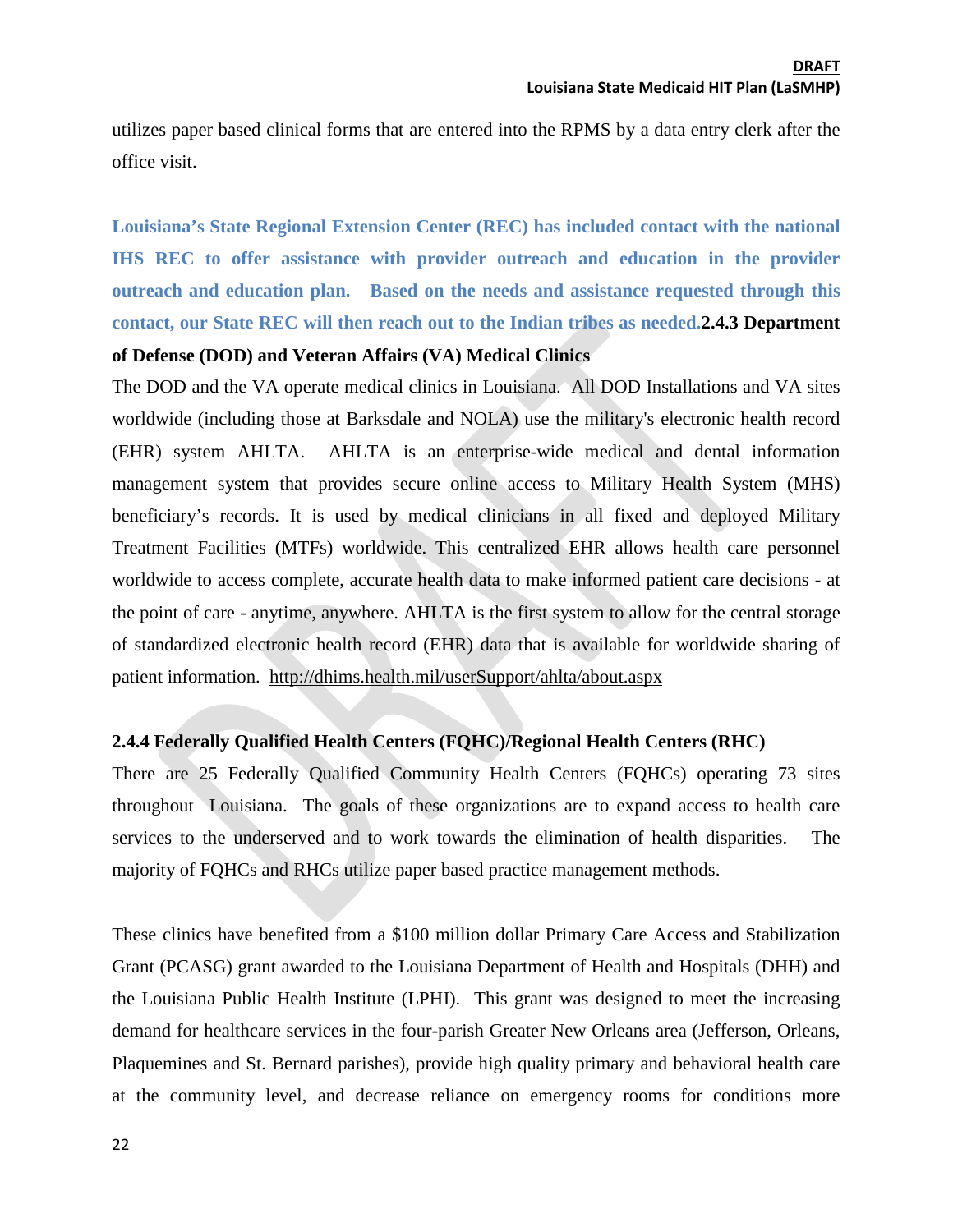appropriately treated in an outpatient setting. The funds assist the State FQHCs in stabilizing, improving, and expanding services through methods including opening satellite clinics, extending hours of operation and hiring additional qualified medical staff. The participating organizations provide affordable services to everyone, without regard to ability to pay. Practices benefiting from PSASG funding were not allowed to utilize the grant funds to procure HIT.

According to the HRSA website, no Rural Health Grants have been awarded at this time. <http://hrsa.gov/grants/index.html>

#### <span id="page-22-0"></span>**2.5 State Health Information Exchange (HIE) Projects**

While Louisiana is not a National Health Information Network (NHIN) site, it is heavily involved in health information exchange (HIE) activities. In the summer of 2005, the Louisiana Department of Health and Hospitals (DHH) submitted a request for proposal for an NHIN prototype. Shortly after the 2005 hurricanes, the DHH contracted with the US Department of Health and Human Services (HHS) for the NHIN prototype, and the contract was expanded to an initiative known as the Gulf Coast Digital Health Recovery.

## <span id="page-22-1"></span>**2.5.1 LAHIE - Louisiana Health Information Exchange**

In response to Katrina, DHH instituted the Louisiana Health Information Exchange (LaHIE) pilot project, involving a broad and impressive panel of stakeholders in the New Orleans and Baton Rouge markets. Specific objectives of the LaHIE prototype included: (1) improving the quality of care of the residents of Louisiana, (2) facilitating the adoption of electronic health records by providing full access to a patient's health information independent of where the data is housed, and (3) simplifying access to aggregated patient information from multiple systems. The LaHIE prototype included development of a centralized architecture including a master patient index and record locator service. This architecture was developed in a test environment and was not transitioned into production. In the end the project did not work efficiently from a technological aspect and was deemed un-scalable to the entire state. Subsequently, a LaHIE task force was formed that developed recommendations for future LaHIE implementation. Those recommendations served as an integral input to the Health Information Exchange (HIE) strategic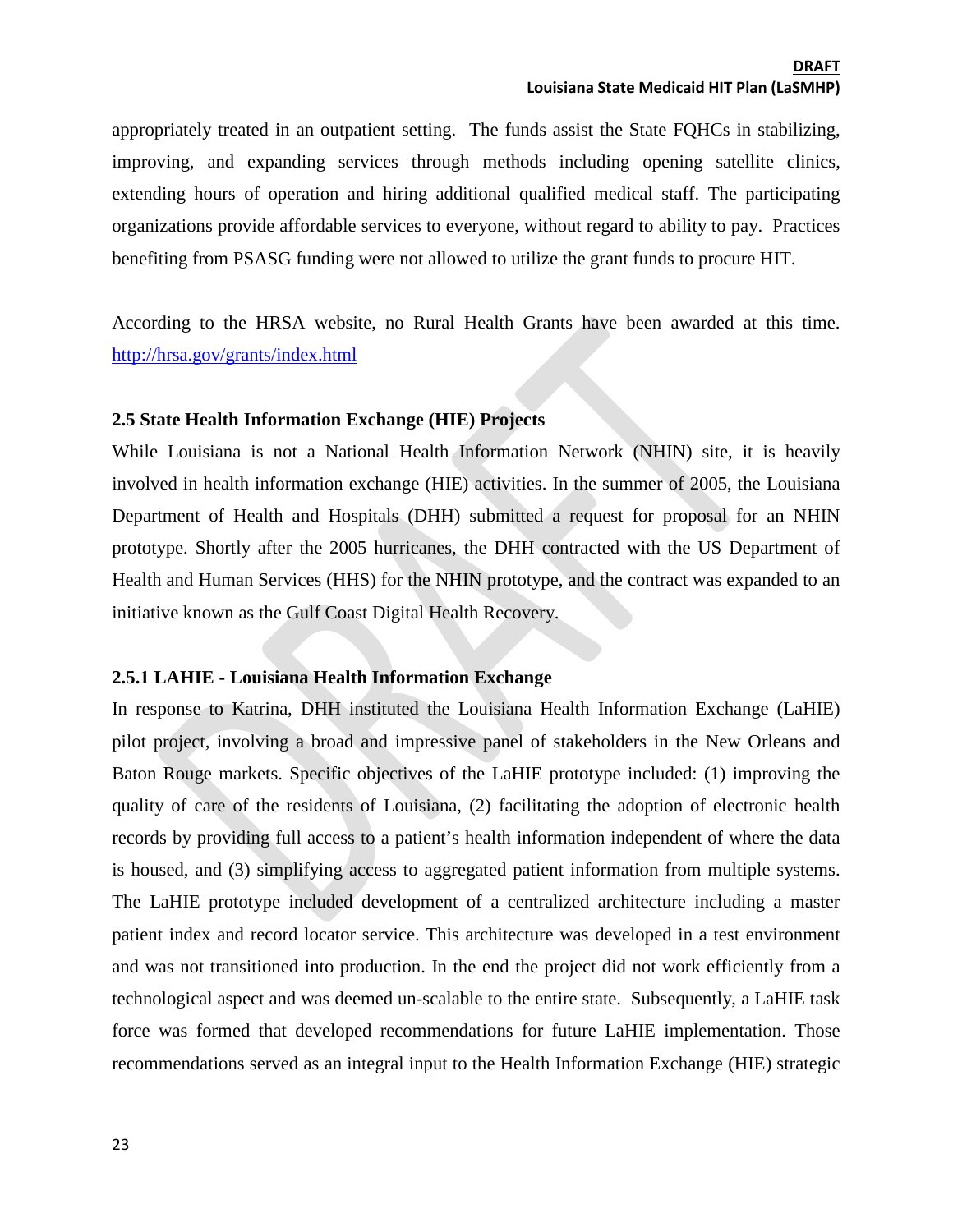planning process, and many of the task force members also participated in the strategic and operational planning sessions.

#### <span id="page-23-0"></span>**2.5.2 LARHIX - Louisiana Rural Health Information Exchange**

Housed at the Louisiana State University Health Science Center in Shreveport, LARHIX is a functional HIE that connects rural hospitals in the northern part of the state to specialists in other areas for remote consultations. Approximately \$30 million of state funds were appropriated for LARHIX, with approximately \$6 million dedicated to HIE infrastructure, hardware and software. The Louisiana Rural Health Information Exchange (LARHIX) is successfully sharing health information between rural hospitals in Northern Louisiana with LSUHSC Shreveport. The exchange was implemented in 2007 and currently has 24 hospitals with telemedicine connectivity to LSUHSC Shreveport. Fourteen rural hospitals have been provided with complete Hospital Information Systems to enable them to electronically connect and share patient data. A real-time physician portal has been implemented that provides physicians with the ability to access patient records throughout the LSUHSC-Shreveport and rural hospital community. The architecture is delivered as a "Web Service" via the Internet and provides enterprise security and privacy, identity management, and single sign on.

The LARHIX HIE is built on 3 basic services: 1. Enterprise security, identity management, directory services and auditing from Computer Associates (CA); 2. Enterprise Master Patient Index from Initiate Systems and, 3. Real-time IBM Websphere-based web portal from Carefx. Patient identity is handled on the backend from standard HL7 feeds between the Initiate Identity Hub & the hospital's local system. Portal credentialing  $\&$  validation, as well as site security (reverse proxy server, route masking, click auditing, etc) are all automated process provided through CA's security suite that's built around the SiteMinder product. SiteMinder has also been customized to be CCOW aware which provides the SSO capabilities between the portal and any CCOW aware application.

LARHIX operates with data use and business associate agreements, vendor contracts, privacy policies and procedures, governance documents, and employee policies and procedures. Additionally, LARHIX includes support activities such as procurement, functionality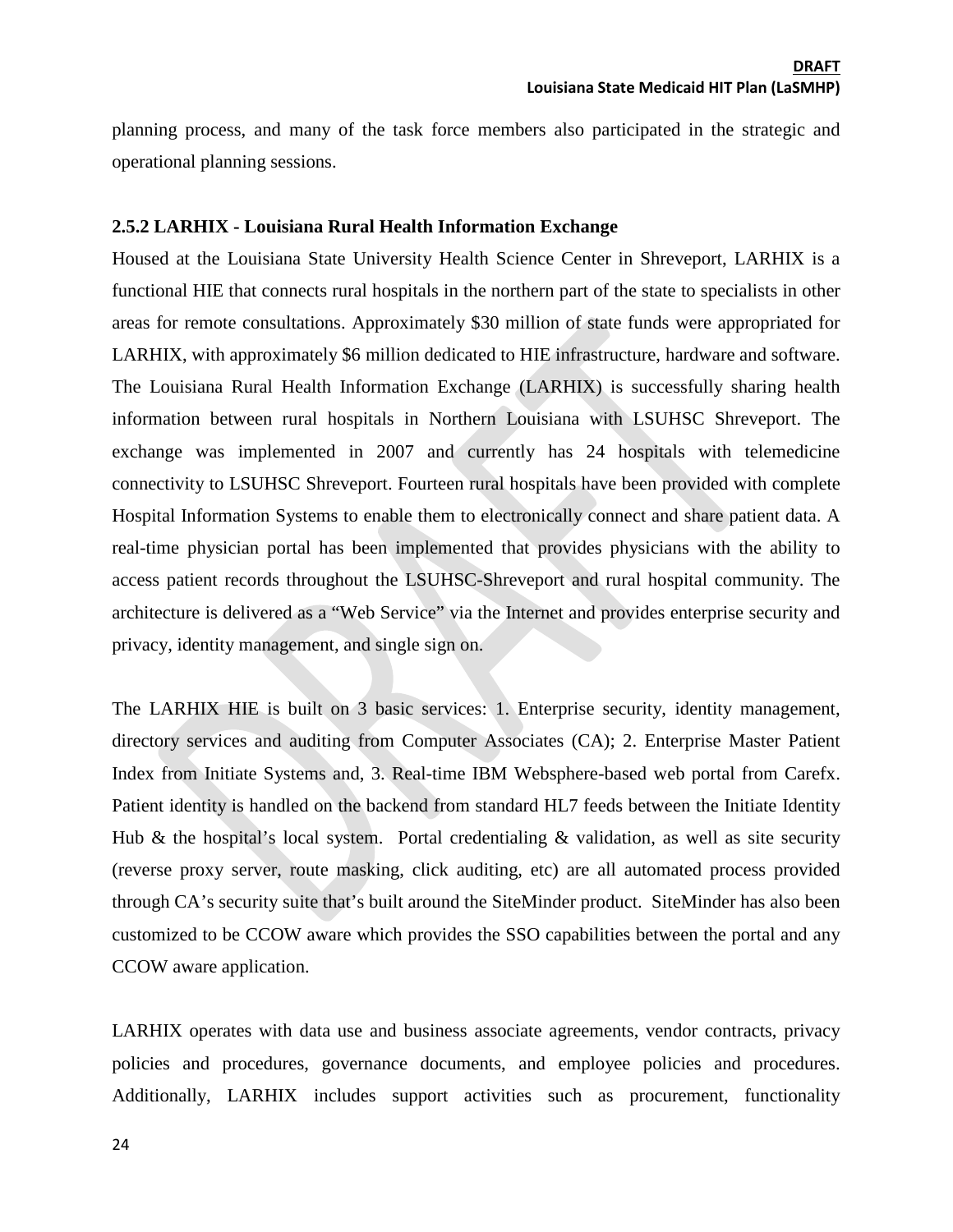development, project management, help desk, systems maintenance, change control, program evaluation, and reporting. Moreover, LARHIX has HIPAA-compliant privacy and security features built into the architecture. This ensures an added layer of protection beyond policy measures. LARHIX employs a secure aggregation solution that enables composite views of information between and among the connected systems even though no actual data are transferred. As Louisiana moves forward with the development of a statewide exchange, this model will be evaluated to determine effectiveness as well as compliance with the meaningful use requirements.

#### <span id="page-24-0"></span>**2.5.3 Bayou Teche Community Health Network (ByNet)**

The Bayou Teche Community Health Network in Franklin, Louisiana has instituted a service called ByNet to improve health care access in South Louisiana. Initially funded through an AHRQ grant, ByNet is a non-profit, rural health network comprised of community health centers, local and regional hospitals, a social service agency, a tribal health clinic, a regional State of Louisiana Office of Public Health and a coalition of over seventy St. Mary Parish organizations. The ByNet Information Integration system was built upon the overall goal of sharing patient demographics, history, laboratory data, and pharmacological history. The basic EHE platform was created with a functional master patient index (MPI) and basic chronic disease reporting system (CDRS). Login functionality includes secure sockets layer (SSL) protocols used to access the system. Patient data query is possible through secure web interfaces and demographic and visit data updates are secured from sites. This allows for reporting on disease by region, race and age groups (including maps). These capabilities allow for basic analysis on aggregated data and GIS analysis. The ability to track patients across safety-net providers and have access to patient data results in higher quality, cost efficiency and a patientcentered system creating improved patient safety, quality assurance, and patient awareness of chronic diseases leading to improvements in population health.

## <span id="page-24-1"></span>**2.5.4 The Louisiana Southwest Health Information Exchange (LaSWIX)**

LaSWIX is another initiative on which a statewide exchange will build. It began following Hurricane Rita in 2005 as a regional effort focused on southwest Louisiana. After initial planning and formation of LaSWIX, an emphasis on statewide rather than regional exchanges emerged.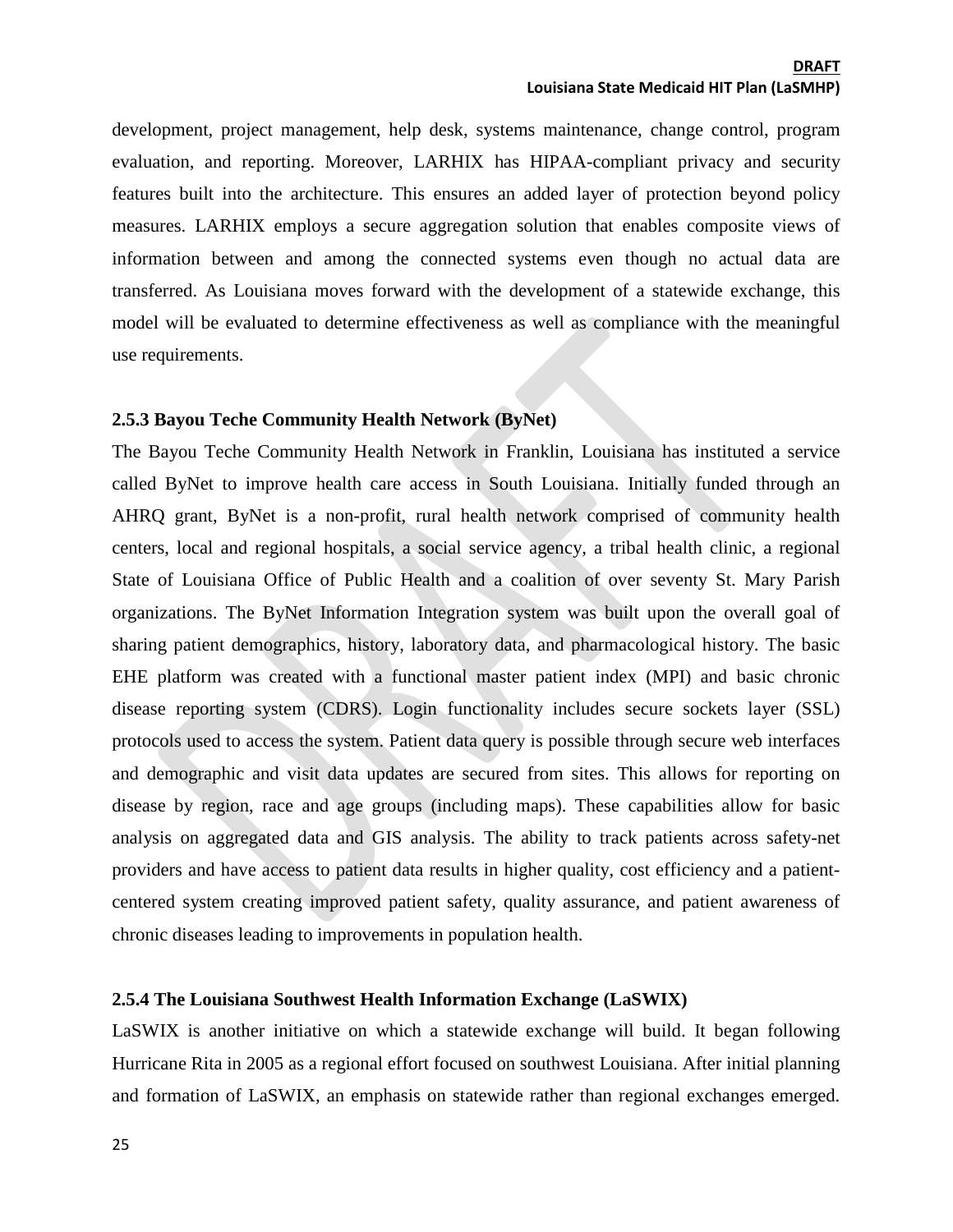Since then, LaSWIX stakeholders have participated with the LHCQF in its development of a statewide HIE.

#### <span id="page-25-0"></span>**2.5.5 Pointe Coupee Parish HRSA Initiative**

The DHH Bureau of Primary Care and Rural Health received a grant from the Health Resources and Services Administration (HRSA) to implement a network of interoperable health records in rural Pointe Coupee parish, northwest of Baton Rouge. The Pointe Coupee Parish Health Information Technology Partnership (Pointe Coupee HIT Network) is an unincorporated association of rural health care providers and health care organizations in southeast Louisiana's Pointe Coupee Parish, whose principal purpose is to coordinate organizational and communitywide implementation of health information technology for the improvement of patient safety, cost, and quality of health care. The Pointe Coupee HIT Network includes Pointe Coupee General Hospital, a 25 bed critical access hospital (CAH), the CAH's transfer tertiary hospital Our Lady of the Lake Regional Medical Center (the Lake) and four local rural health clinics managed by the Lake, an FQHC with two sites in the parish, one local community clinic, two private practice primary care clinics and one home health agency. The network members make up the backbone of the health care delivery system in the Pointe Coupee area. These network members have a long history of working collaboratively to improve the health care delivery system of Pointe Coupee Parish and have proven to be innovators in rural network development. The project resulted in the implementation of interoperable Electronic Health Records (EHRs) in the local 25-bed critical access hospital, community physician's offices, federally qualified health centers, and a home health clinic.

#### <span id="page-25-1"></span>**2.6 State IT Infrastructure**

The ability to transmit patient information is the key element of the process of HIE. Any sharing of patient information among providers requires that the providers be linked over a network. While it would be feasible to transmit patient data over a slow network such as dial-up, the expectation of the industry is that high-speed, reliable, secure connections be available. While many physician offices in the State use DSL (digital subscriber line) connections with fast download speeds, typically 1.5 mbps, and slower upload speeds, faster T-1 connections, typically with 1.5 mbps download and upload speeds is preferred. Reasonable response times require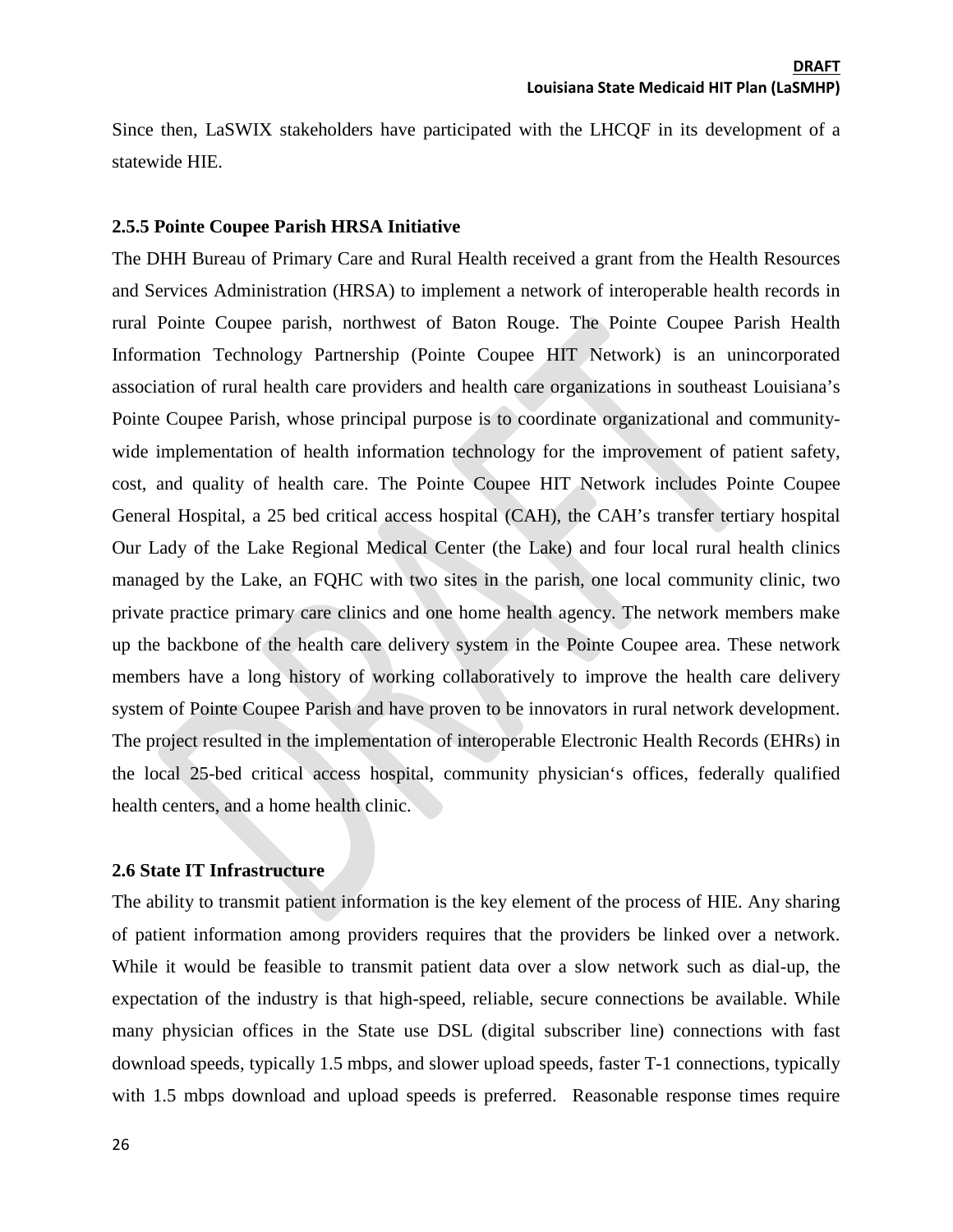these high-speed connections. Slower communication speeds would present a disincentive to use linked systems, thereby discouraging providers from attempting to retrieve linked data over the network.

One of the realities of current connectivity is that high-speed networking may be readily available in urban areas, but may not be available in semi-rural and rural areas, which comprise much of the geography of Louisiana. Broadband coverage is spreading in Louisiana but there are still gaps in rural areas, particularly in the northern part of the state. One of the goals for the LaHIE project is to ensure that health care facilities will have the ability to connect via highspeed networks.

In an effort to modernize the networking environment, State entities are applying for and receiving funding for broadband assessment and deployment.

## <span id="page-26-0"></span>**2.6.1 State Broadband Mapping Grant**

The Louisiana Division of Administration recently received a \$1.2M grant for State broadband data mapping as well as \$500K for broadband planning activities over the next five years.

## <span id="page-26-1"></span>**2.5.2 National Telecommunications and Information Administration (NTIA) Grant**

The NTIA awarded an \$80 million broadband stimulus grant to the Louisiana Broadband Alliance to help bridge the technological divide, boost economic growth, create jobs, and improve education and healthcare. The grant will bring high-speed Internet access to more than 80 community anchor institutions – including universities, K-12 schools, libraries, healthcare facilities – and lay the groundwork for bringing affordable broadband service to thousands of homes and businesses in the region.

NTIA also awarded an \$8,797,668 grant to the Louisiana State Library as part of the "Louisiana Libraries Connecting People to their Potential" project, designed to expand broadband infrastructure and training in all of Louisiana's public libraries. This project will develop public computing centers and provide training to improve computer literacy. The Deaf Action Center of Louisiana also received \$1.4M in grants under this program.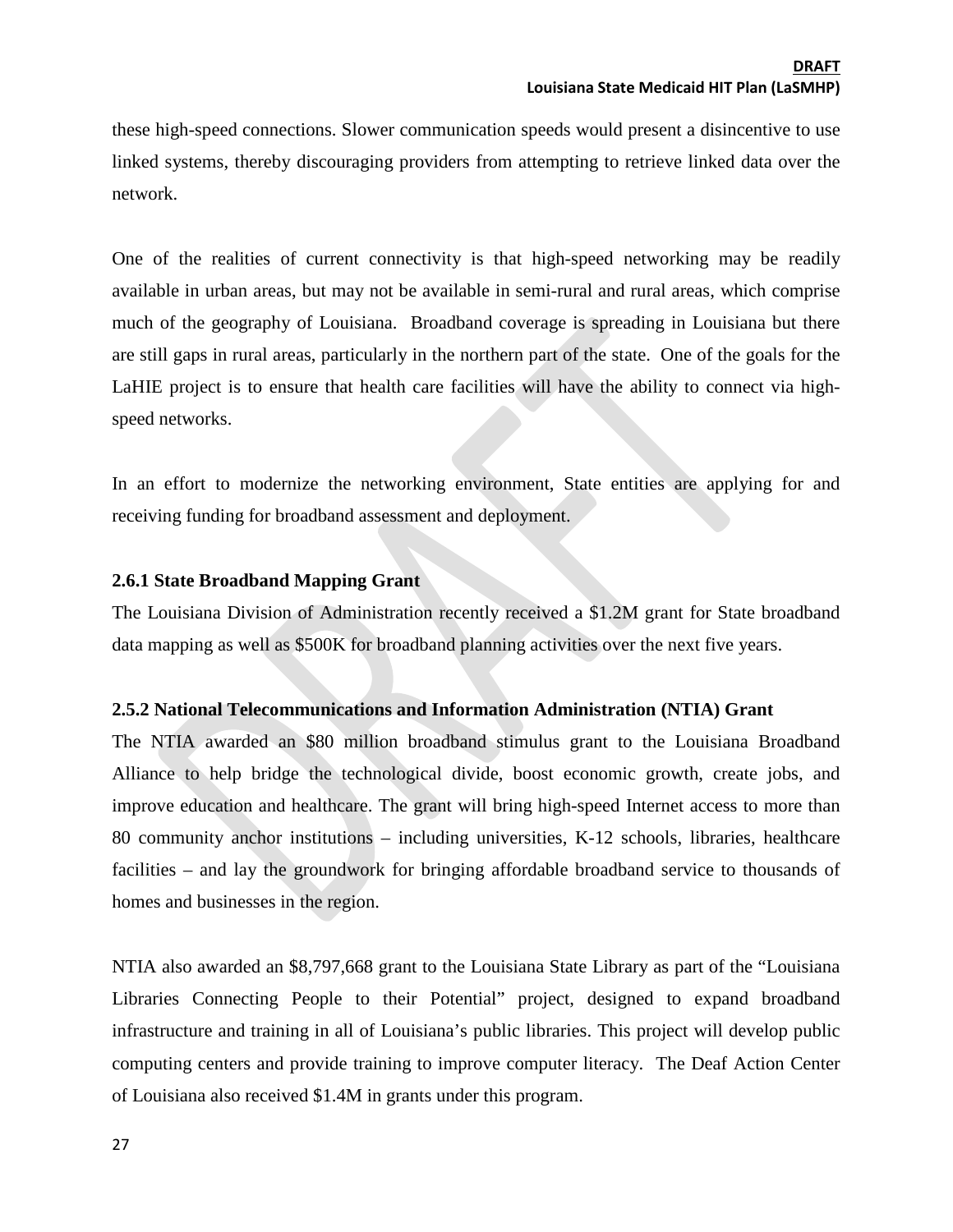#### <span id="page-27-0"></span>**2.6.3 Crescent City Beacon Community (CCBC)**

The Louisiana Public Health Institute (LPHI) in New Orleans put forth a winning application on behalf of local partners Ochsner, Tulane Medical Center, Interim LSU Public Hospital and 504 HealthNetfor a federally funded pilot "Beacon Site" program for achieving meaningful use of electronic medical records and showing measurable improvements in quality through health information technology. The focus of the program, known locally as the Crescent City Beacon Community (CCBC), is to improve population health in Orleans and Jefferson Parishes. These parishes sustained significant damage after Hurricane Katrina and in its aftermath made concerted efforts to ensure that the lack of patient data and coordination of care in the future would not be a hazard for the citizens of the area. Through this grant, the Beacon Community will will build on recent clinical HIT investments to achieve higher quality, more efficient, patient-focused health care thereby improving population health.. The award was for \$13.5 Million in Federal funds in May 2010.

The existing EHR and patient tracking and care delivery systems in the Greater New Orleans area are extensive but fragmented. Interoperability of these systems is currently limited, preventing optimal patient centered care and population health improvement. The Beacon funding envisions connectivity across provider systems initially in the Orleans and Jefferson parish geographic region to achieve the goals.

The overarching primary goal of the ONC funded Beacon Communities program is to demonstrate how HIT and HIE can promote and facilitate the improvement of health care quality and outcomes.

#### <span id="page-27-1"></span>**2.6.4 Federal Communications Commission (FCC) Grants**

In an effort to modernize the networking environment, the Federal Communications Commission (FCC) and the U.S. Department of Agriculture (USDA) oversee programs that provide funding for broadband deployment in rural areas. The LaHIE project will also leverage an existing FCC grant administered by the Louisiana DHH that will provide broadband connectivity to 160 health care facilities statewide. The overall FCC grant is funded for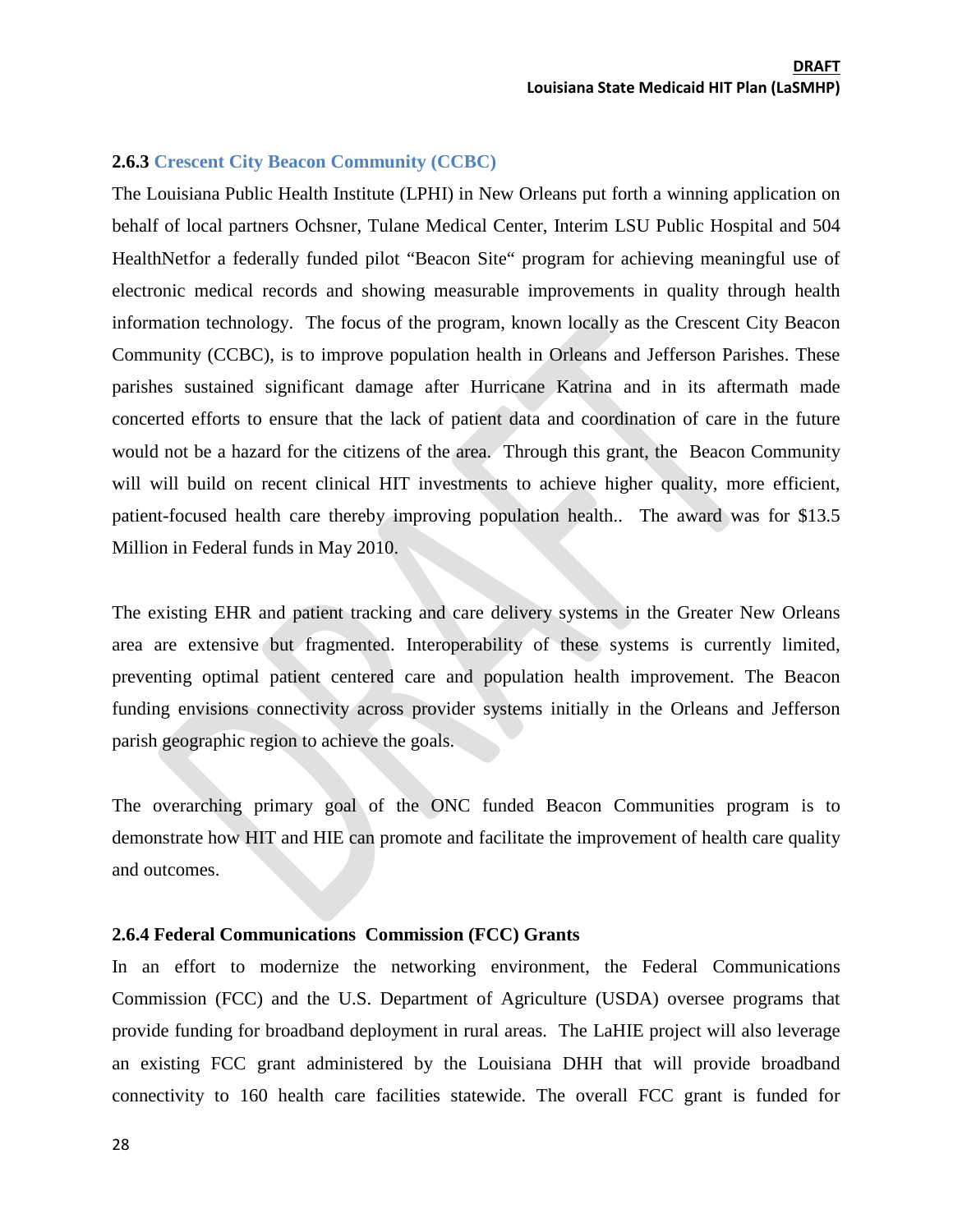\$15,925,270. Collaborating with the FCC sites allows this project to build on the infrastructure provided by the FCC grant.

#### <span id="page-28-0"></span>**3.0 State "To-Be" HIT Landscape**

To be determined

#### <span id="page-28-1"></span>**4.0 State Medicaid EHR Incentive Payment Plan**

*Provide a description of the processes the SMA will employ to ensure that eligible professional and eligible hospital have met Federal and State statutory and regulatory requirements for the EHR Incentive Payments.* 

#### <span id="page-28-2"></span>**4.1 Introduction**

The objective in this section is to describe Louisiana Medicaid's plan to develop a web-based registry and attestation application for an EHR Incentive Payment Program. This program is based on provisions of the American Recovery and Reinvestment Act of 2009 (ARRA) intended to provide incentive payments to eligible professionals (EPs) and eligible hospitals participating in Medicaid who adopt and meaningfully use electronic health record (EHR) technology.

## <span id="page-28-3"></span>**4.2 Background**

In order to successfully participate in providing patient data to an HIE, healthcare providers must face the challenge of implementing a longitudinal EHR. Such challenges have traditionally been tied to the difficulties relating to institutional adoption and investment commitments required to achieve clinical interoperability with other organizations. One step towards creating an electronic health record requires that individual organizations first implement their own electronic medical records. With ARRA, hospitals and physicians will receive incentives to automate their patient records.

## <span id="page-28-4"></span>**4.3 Medicaid's Plan**

*What will be the role of existing SMA contractors in implementing the EHR Incentive Program – such as LMMIS, fiscal agent, et cetera*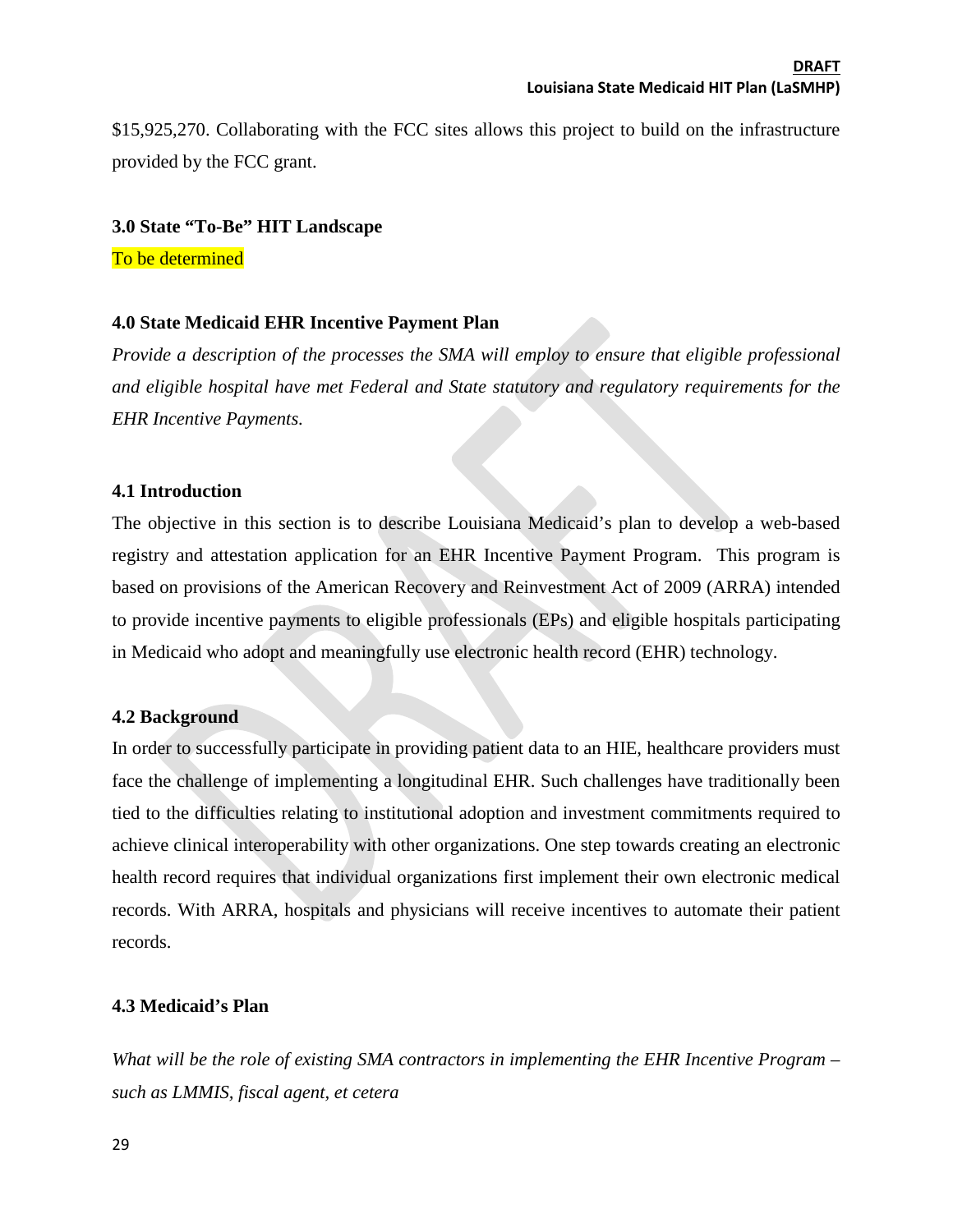Louisiana Medicaid explored options such as changing the existing LMMIS system, the possible procurement of a COTS system that could perform the registration and attestation functions, or the possible modification of existing pay-for-performance (P4P) system. It was determined that the modification of the P4P system would be the best option. Moving in this direction would offer the State a low-cost strategy (developed under the scope of the current fiscal agent contract) based on already proven technology framework that could be developed in a considerably shorter timeline.

Louisiana Medicaid's proposed web-based registry and attestation application for EHR Incentive Payments is modeled after an existing fully-functional Medicaid pay-for-performance (P4P) immunization program. The proposed system will share some of the existing P4P immunization program features such as:

- secure web portal accessed through the existing LA Medicaid web site;
- front-end registration and attestation capabilities for eligible Medicaid providers requesting to participate and demonstrate that they meet the criteria to receive payments;
- back-end payment calculation and provider reimbursement capabilities that will be performed at a DHH specified frequency; and
- administrative reporting capabilities for tracking, assessment, and forecasting.

The proposed EHR incentive payment system will have the added feature of interacting with the National Level Repository (NLR) to exchange data related to registered providers and hospitals. By modeling our proposed system using the "backbone" of an already tested P4P system, we hope to benefit from a solution that is secure, stable, low-cost, and can be developed under a tight implementation schedule.

Louisiana Medicaid's goal is to be included in the list of Group 1 Testing States and begin system connection to the NLR in September-October 2010, depending on the readiness of the NLR and CMS approval of Louisiana Medicaid's SMHP v1.0 and I-APD documents..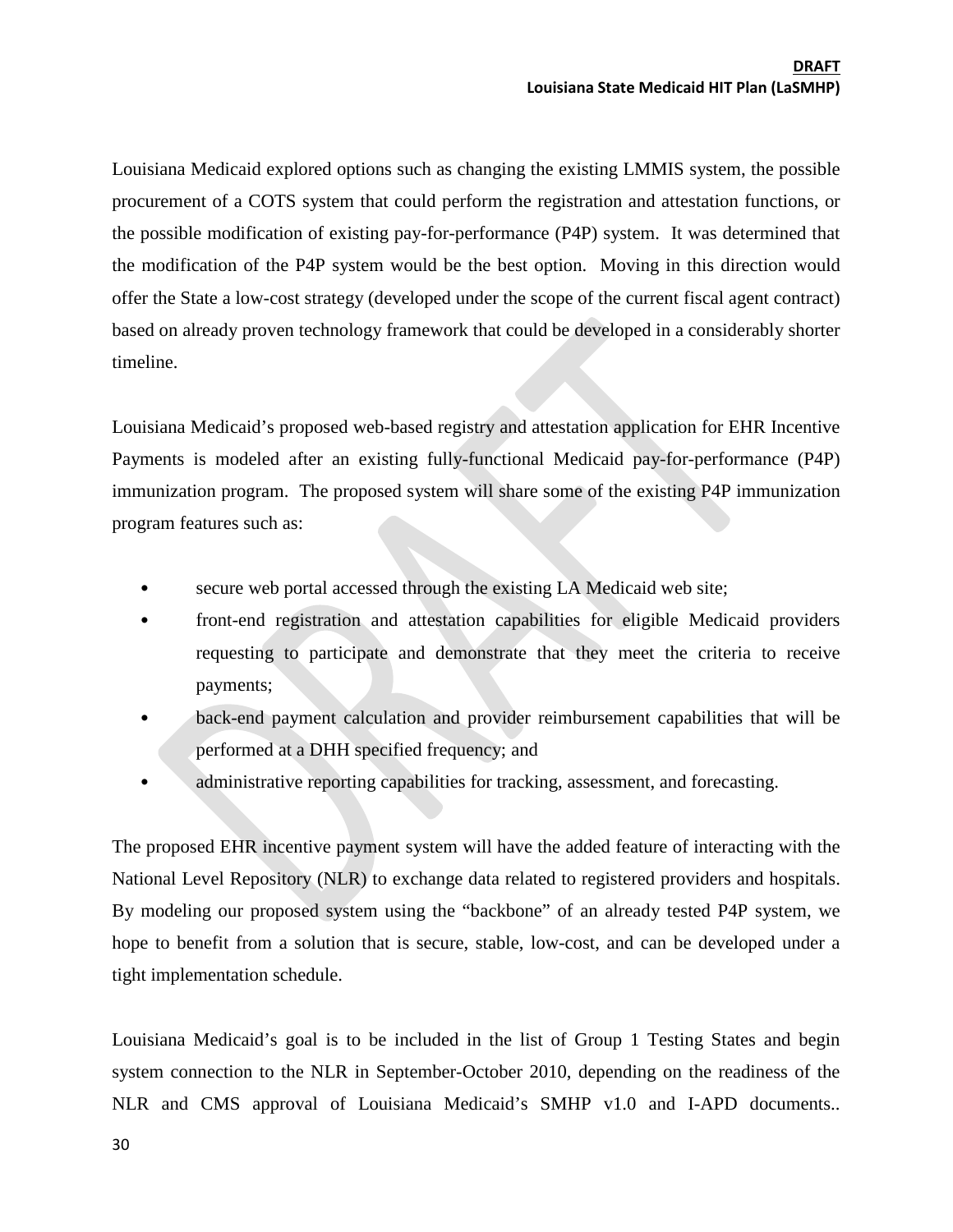Accomplishing this, Louisiana Medicaid intends to be well-positioned to begin registering eligible professionals (EPs) and eligible hospitals (EHs) for incentive payments in early January 2011.

Louisiana's plan includes the following general features:

- 1. Creation of a web application for the Medicaid providers to attest to their Medicaid patient volume and use of a qualified EHR system in a way specified by CMS through the Final Rule;
- 2. Ability to calculate whether the EP or EH meets the required patient volume criteria based on information provided through attestation. A patient volume percentage will be calculated from a ratio where the numerator is the total number of Medicaid patient encounters (or needy individuals) treated in any 90-day period in the previous calendar year and the denominator is all patient encounters over the same period.
- 3. Ability to communicate with the registrants via email addresses collected during the provider enrollment process;
- 4. Ability to generate a web-based registrant confirmation and the ability to request additional information from the registrant as needed;
- 5. Creation of an intranet web application for DHH to view these attestations;
- 6. Ability of the system to receive/download a file from the NLR of registered providers and hospitals detailing provider participation data, including payments made by other plans (Medicare, other state Medicaid);
- 7. Ability to verify that the registrants are an eligible provider type, not sanctioned or deceased, have the appropriate Medicaid patient volume and have adopted, implemented, or upgraded certified EHR technology based on the requirements of the Final Rule.
- 8. Ability to capture an alphanumeric code associated with the certified EHR product provided by the registrant and have the ability to verify that the product is certified via interface (API) to the ONC-hosted web-service;
- 9. Ability to capture data from the registrants regarding the 15% of the net average allowable costs of EHRs for which the EP is responsible;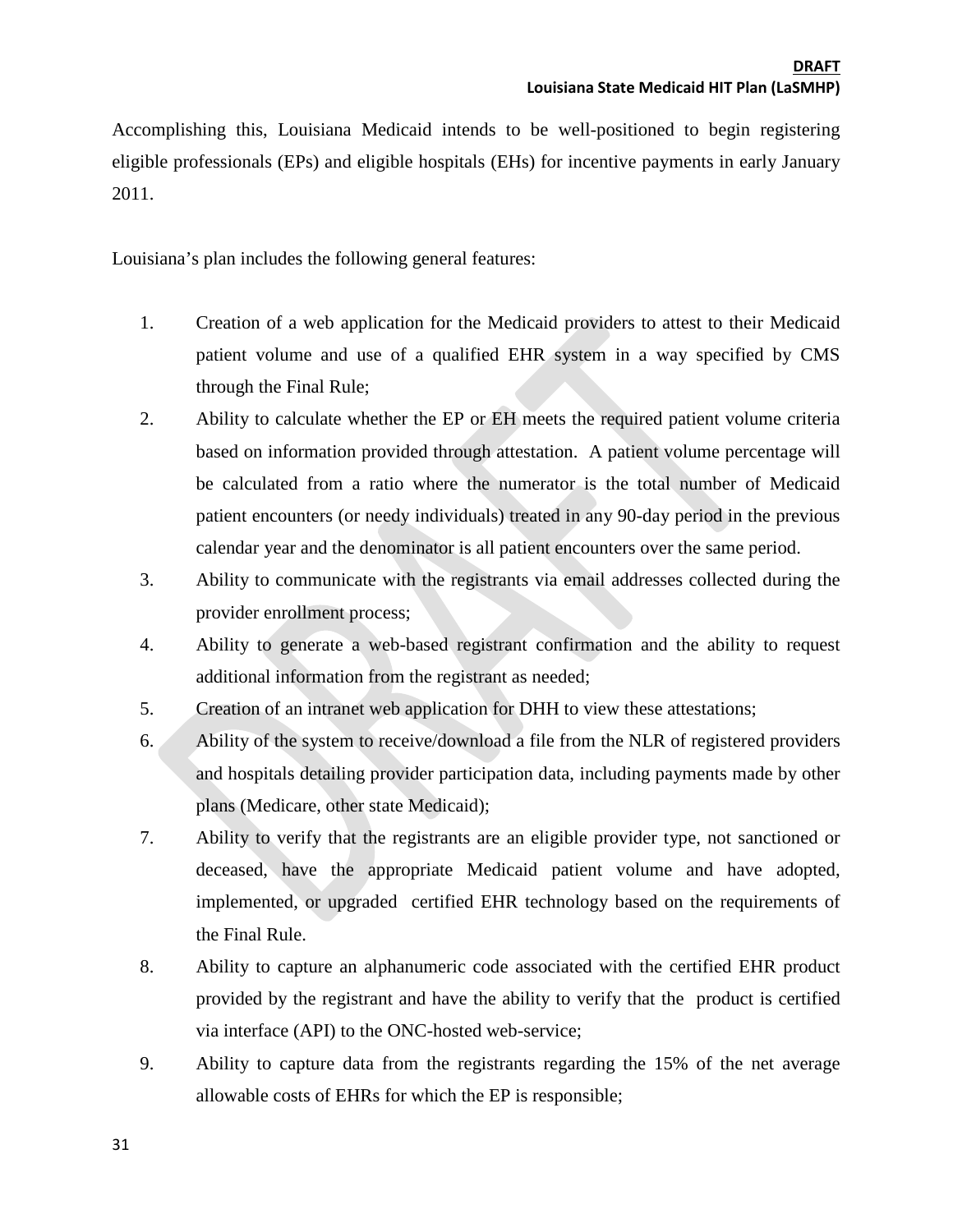- 10. Ability to upload a list of errors to the NLR for resolution;
- 11. Ability to calculate incentive payment amount based on CMS formula;
- 12. Ability to process incentive payments on a monthly basis dependent on the files received containing registrant information from the NLR;
- 13. Ability to issue an annual incentive payment by DHH's Standard Payment System (SPS) by electronic funds transfer (EFT) to the bank account captured during the provider enrollment process and authorized by the eligible EP or hospital; and
- 14. Ability to upload payment data to the NLR at an increment and format specified by CMS.

32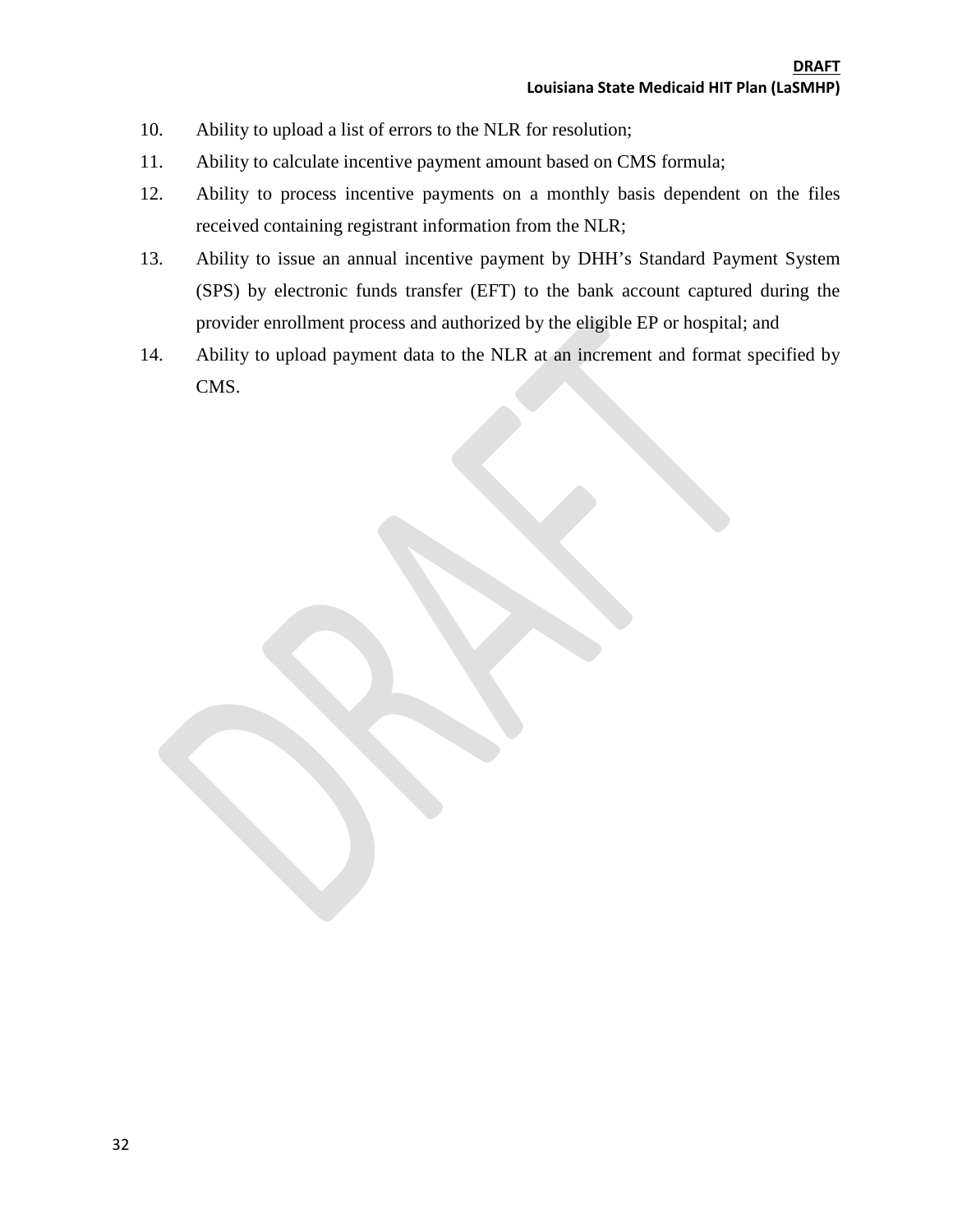

#### <span id="page-32-0"></span>**Figure 1. Conceptual diagram of the proposed EHR Incentive Payment System**

ACH - Automated Clearing House (Banking Network).

**A**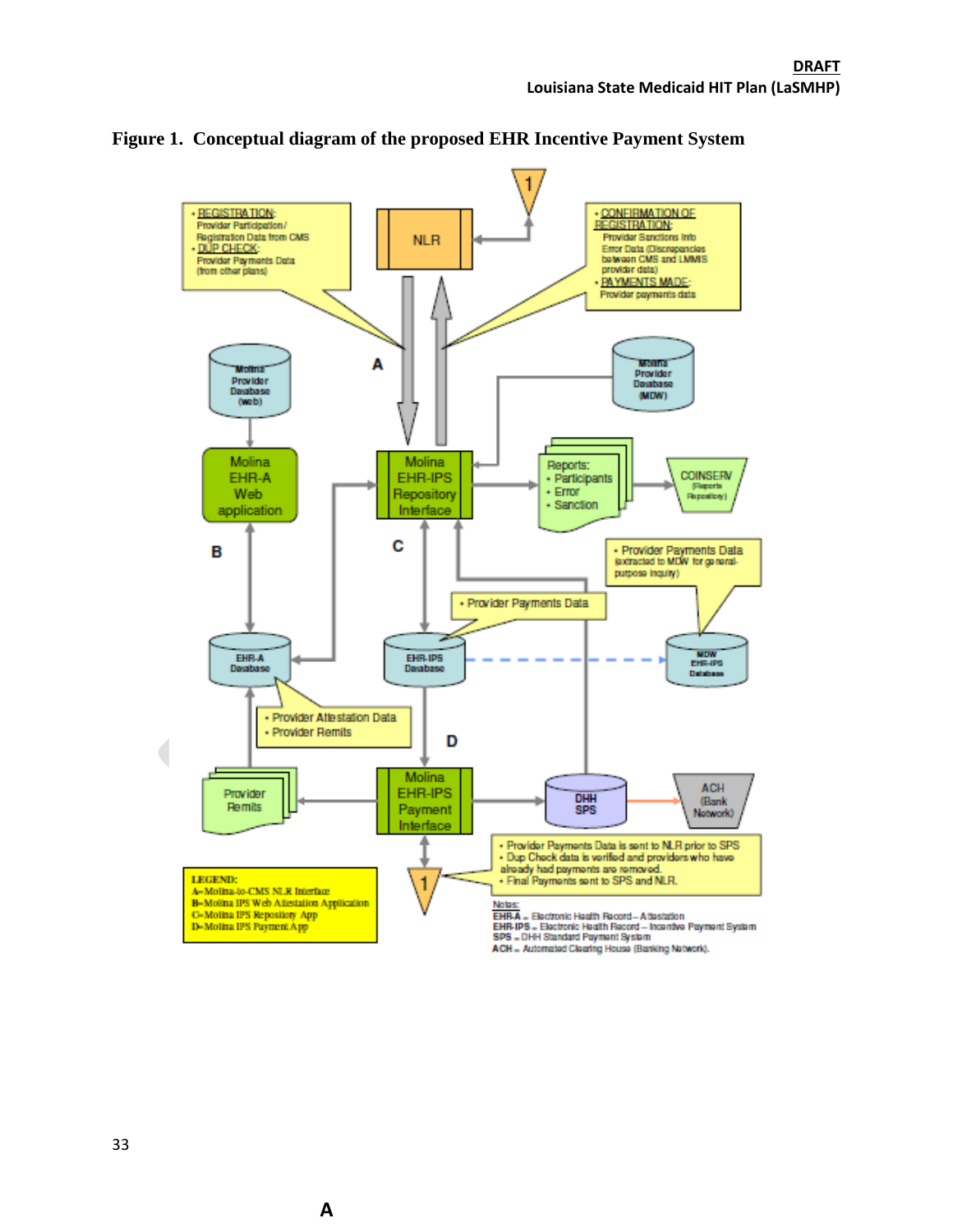## <span id="page-33-0"></span>**4.4 Project Timeline**

After review of the State Medicaid Director's letter and addendums released by CMS in September 2009 providing early guidance to States regarding implementation of the HITECH provisions, Louisiana Medicaid submitted a Planning-Advance Planning Document to CMS in December 2009. After responding to comments from CMS, this document was approved in April 2010 for \$1,847,836.00 in Federal funds for planning activities related to the development of the State Medicaid Health Information Technology Plan (SMHP).

Louisiana commenced development efforts and the SMHP v1.0 was submitted as draft to CMS the week of June 12 for expedited review and returned with comments on 7/26/2010. Louisiana will submit the final SMHP V1.2 document to CMS along with the I-APD the week of August 2<sup>nd</sup>. Upon, approval of SMHP v1.2 and I-APD, we will begin Design, Development, and Implementation (DDI) of the planned EHR incentive payment system in preparation for NLR system testing in the fall and a go-live date in January 2011.

In the meantime, Medicaid The State is currently pursuing a contract amendment with Maximus, Inc. for assistance with development of additional SMHP components (section 1.5) to begin in July 2010 and conclude in November 2010 with the submission of the final LaSMHP document to CMS.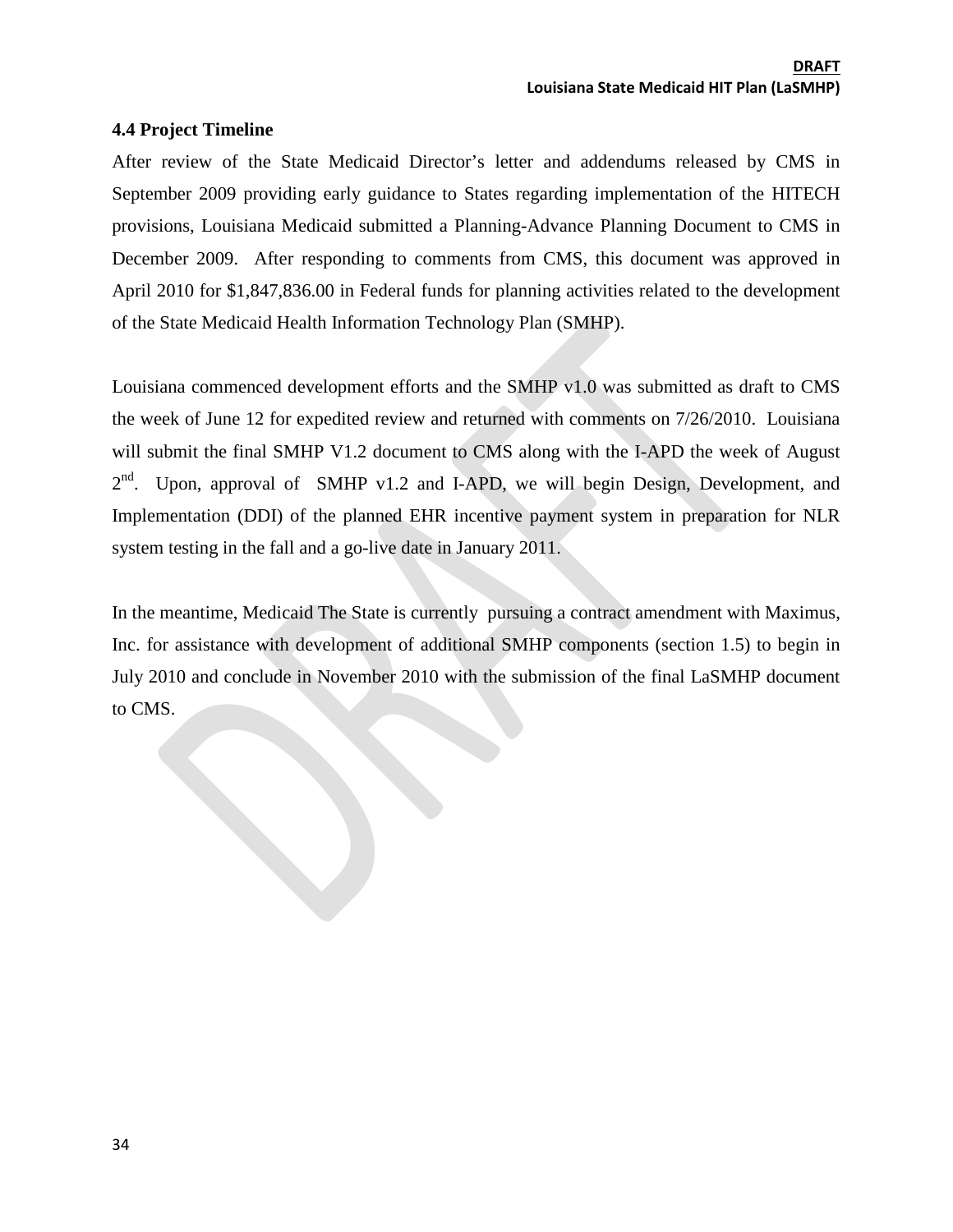<span id="page-34-0"></span>

#### **Figure 2. Project Timeline**

## <span id="page-34-1"></span>**4.5 Provider appeals process**

Louisiana Medicaid will establish a process for the initiation, investigation, and settlement of appeals by EPs and hospitals based on denial of participation eligibility. This provider appeal process will relate to: a) the incentive payments, b) provider eligibility determinations, and c) demonstration of efforts to adopt, implement or upgrade and meaningful use certified EHR technology.

## <span id="page-34-2"></span>**4.6 Audit process**

## *The State's Audit Strategy: Provide a description of the audit, controls and oversight strategy for the State's EHR Incentive Payment Program.*

Louisiana Medicaid will establish an audit strategy to ensure that the correct EHR incentive payment is made to the correct entity. The planned system will generate a check register detailing payee, amount paid, category (EP or hospital) and payment date will be compared to a list of eligible participants for the given payment cycle. Louisiana Medicaid intends to work closely with the State REC to develop an audit strategy to ensure EHR adoption and meaningful use by providers who attest to meeting such criteria.